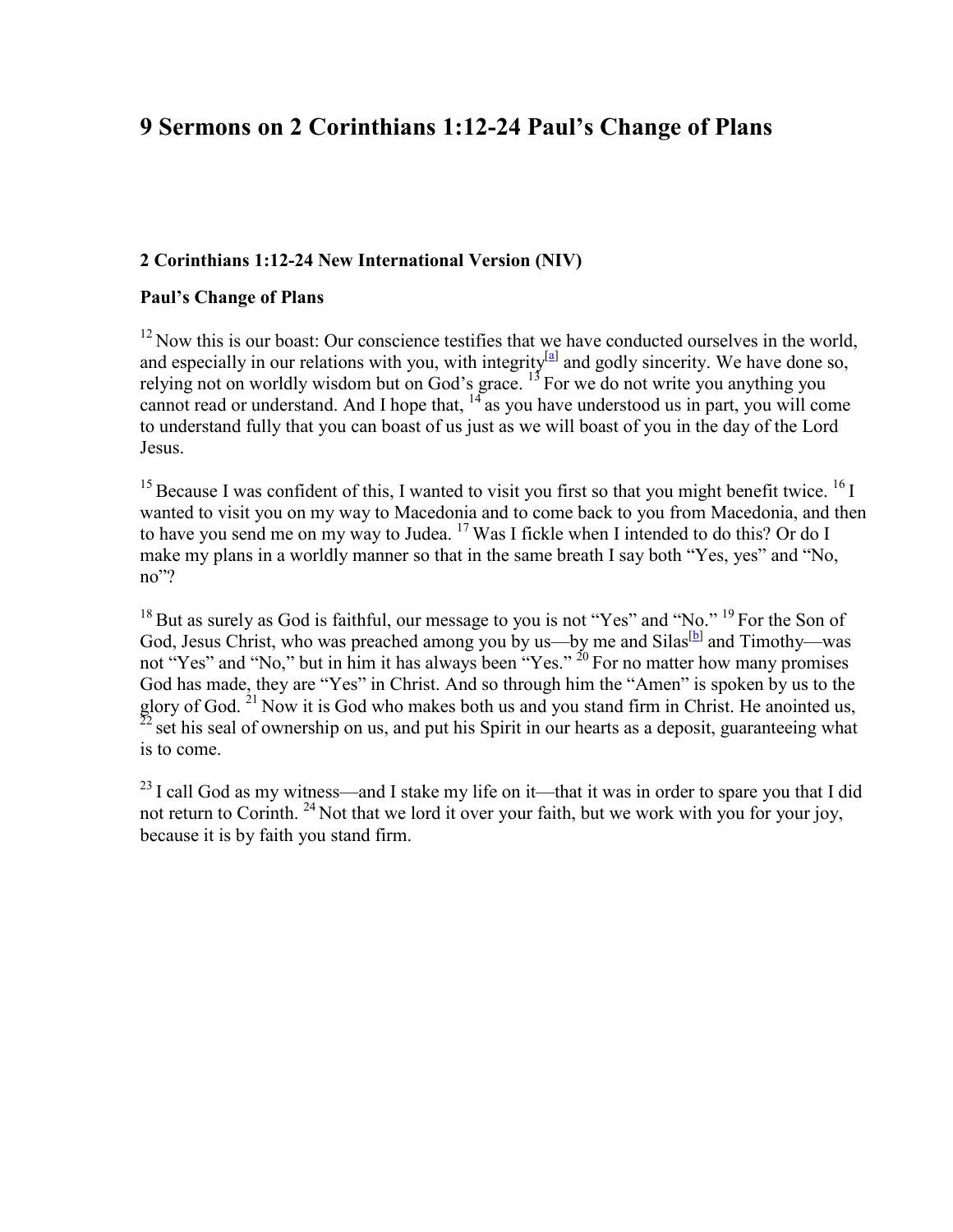# **Contents**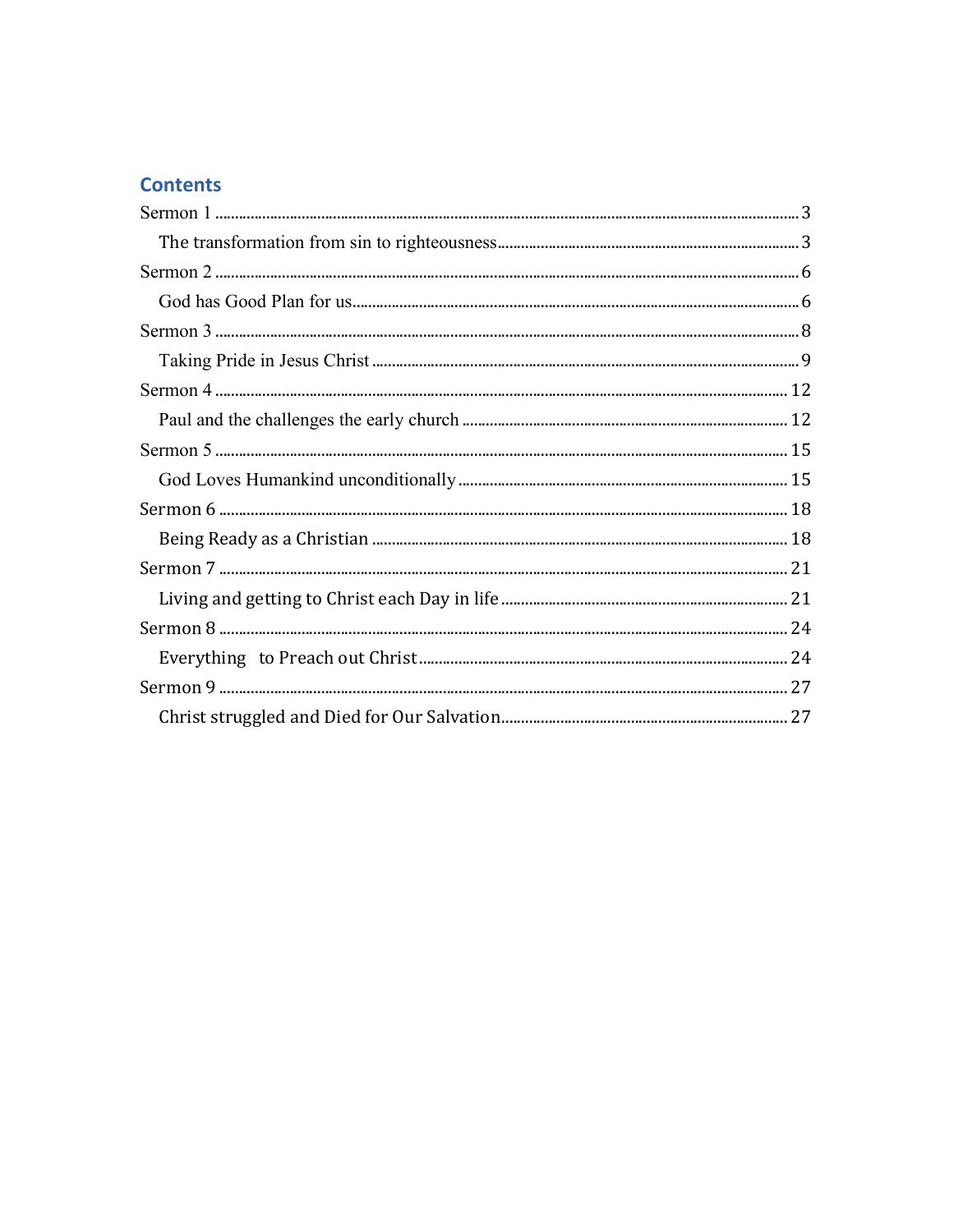# **Sermon 1**

#### **The transformation from sin to righteousness**



**Quote** 

# Adaptability is about the powerful difference between adapting to cope and adapting to win.

# Max Mckeown

#### **Power Truth**

Do not be conformed to this world,[a] but be transformed by the renewing of your minds, so that you may discern what is the will of God—what is good and acceptable and perfect.

Romans 12:2 NRSV

#### **Trouble in the Text**

Paul was a sinner. He used to be a persecutor of Christians. His journey of salvation is an encouragement to us. When Paul was traveling to Damascus, he was struck with blindness by a bright light. And that was his turning point. Ananias<sup>1</sup> was sent to him to take a message of hope. Paul received back his sight and was also filled with the Holy Spirit.

The Paul that we see from when he received back his sight and empowered with the Holy Spirit is a totally different person. He accepted the change. That change transformed him and more importantly, the work that he did after that.

**Trouble in the World**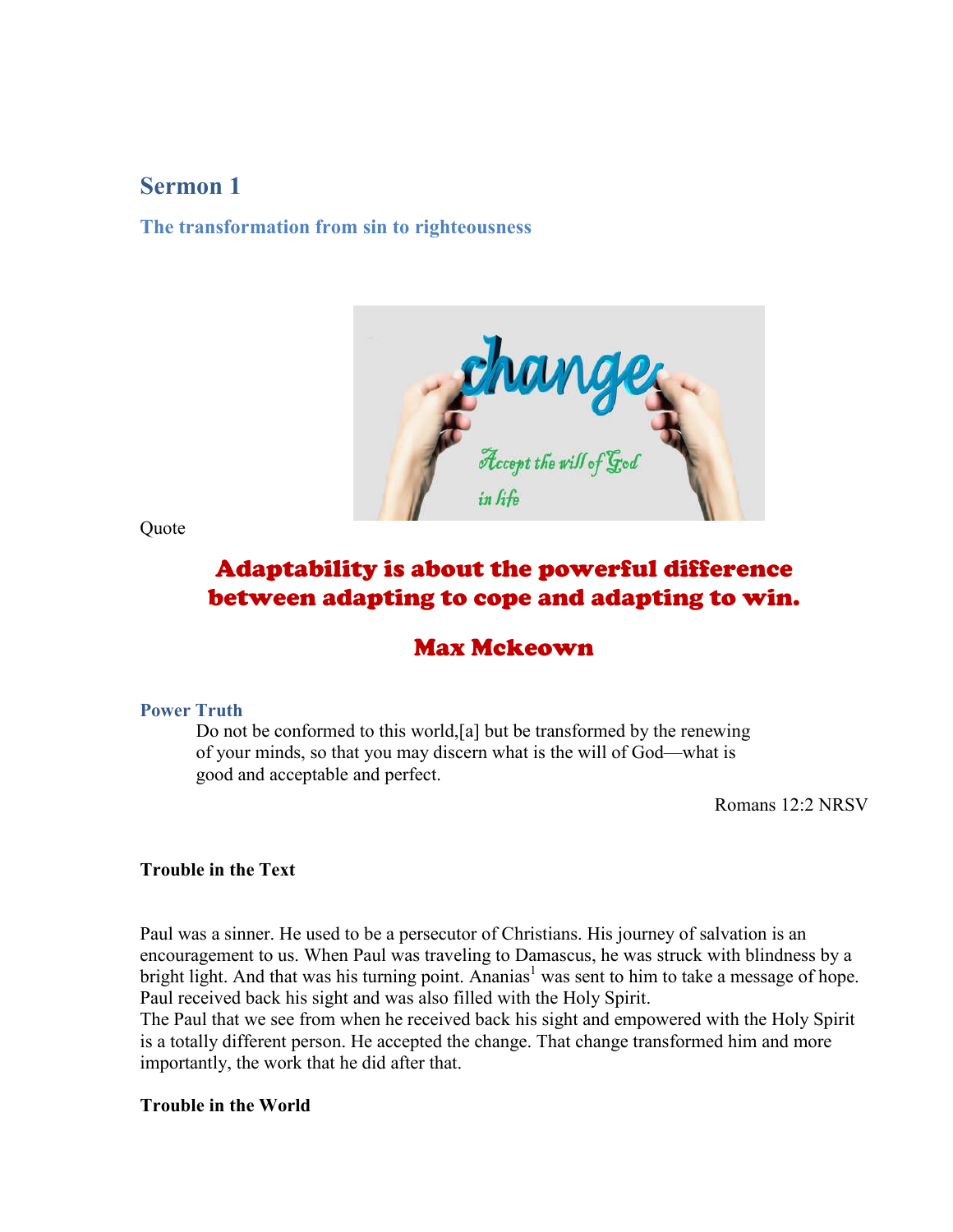The transformation by the Holy Spirit is a unique happening in our Christian journey. In the Book of Galatians,<sup>2</sup> the supremacy of the Holy Spirit is emphasized. When we welcome the Holy Spirit of God in our lives, it marks the start and survival of our new life in Christ. God forgives all the sins of a repentant heart.<sup>3</sup> That is why the persecutor, Paul finds Christ. The Holy Spirit anointed Paul and empowered him to be a carrier of good news to many. He became blessed himself and blessed the lives of many others to whom he preached to and prayed for.

## **Grace in the Word**

Accepting Jesus is accepting a new life. The changes in the life of Paul were unbelievable in human terms. But with God, all things are possible.<sup>4</sup> When we live in sin and away from the Holy Spirit, people around us become accustomed to our sinful ways. They label us sinners, drunkards, thieves corrupt and so forth. But in the Kingdom of God, we are candidates to righteousness.

The changes that took place in the life of Paul were overwhelming. But he laid out his faith in God and the guidance of the Holy Spirit. He received empowerment that was beyond ordinary human capacity. That shows that Christ's transformation in our lives can take us to different directions in life

Look at Paul himself. Could he ever believe that he would be a preacher of Christ, a performer of miracles? The turnout of events in Paul's life took a new direction. Zaccheus<sup>5</sup> the tax collector accepted Jesus too. Zaccheus, a short man, did the unimaginable. Look at an adult climbing up a tree, just to get a glimpse of Jesus. Jesus turned focus to him, asking him to climb down and together they went to his house. It was a turning point for Zaccheus, who confessed his transgressions and promised to repay back taxes collected fraudulently.

### **Grace in the World**

As followers of Christ, we have a duty to support each other. Paul, besides preaching, kept intimate connections with the communities he established. He kept in touch through visits and most importantly, the letters he wrote back. For us, this is a call to serve, not for a day, but for all life. There is no turning back. When Lot's wife looked back against God's command, she turned into a rock $<sup>6</sup>$  of salt. Our focus is forward ever, in Christ.</sup>

Our role is to be good people and be our brother's keeper. We should take care of our interactions with each other. The responsibility is higher for the Church leaders. They are to be the good shepherd<sup>7</sup> to the flock of Christ. So, when one of us gets lost into sin, let's be with them. Encourage them back into the ways of Christ. This teaches us that when others become important, we too become valuable in Jesus. Paul did a wonderful job to spread the gospel. That is our duty today. Let the Holy Spirit walk with us, we will benefit from his amazing presence in life. The life in Christ may not earn us glories of this world. But, in Jesus, we are the heirs of the Kingdom of God.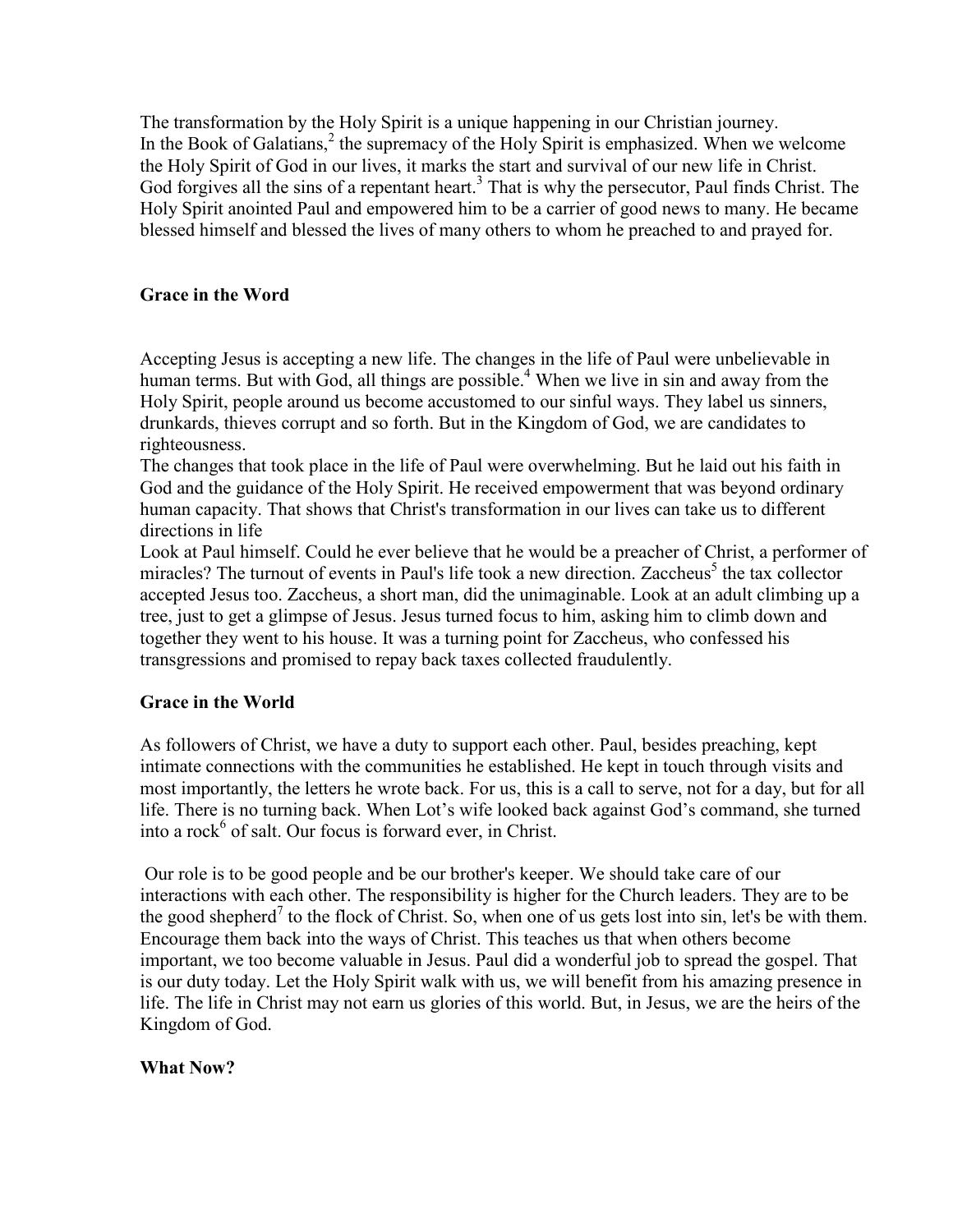- 1. Who anointed Saul?
- 2. Why did Jesus visit the house belonging to Zaccheus the tax collector?
- 3. Why did Lot's wife turn into a rock salt?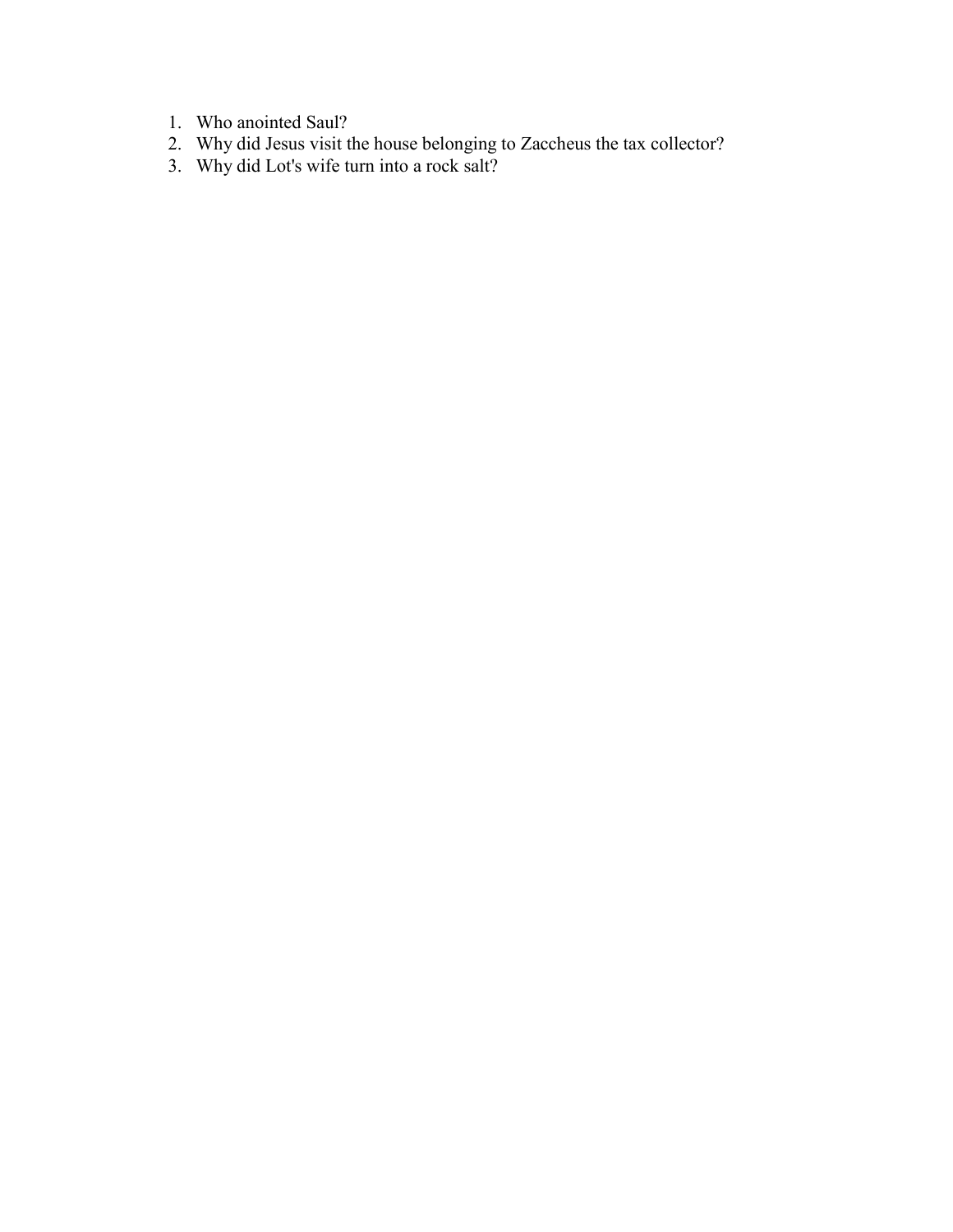# Sermon 2

God has Good Plan for us



2. Quote

# I cannot say whether things will get better if we change; what I can say is they must change if they are to get better.

# Georg C. Lichtenberg

#### **Power Truth**

For surely I know the plans I have for you, says the Lord, plans for your welfare and not for harm, to give you a future with hope.

Jeremiah 29:11 NRSV

### **Trouble in the Text**

The plans of God are faultless and for our own good. Our commitments to Christ are to be overflowing with trust, hope, and faith. Above all, love. In Proverbs,<sup>8</sup> God declares that He knows all plans for us to be prosperous hopeful and have a future.

When Paul was saved, he rested all his trust upon the Lord. As we are aware, Paul became a wonderful apostle. His future became bright. He attained great milestones in transforming both himself, the early church and for us too. When changes occur towards our salvation, those are welcome moves. For our future has been secured in Jesus.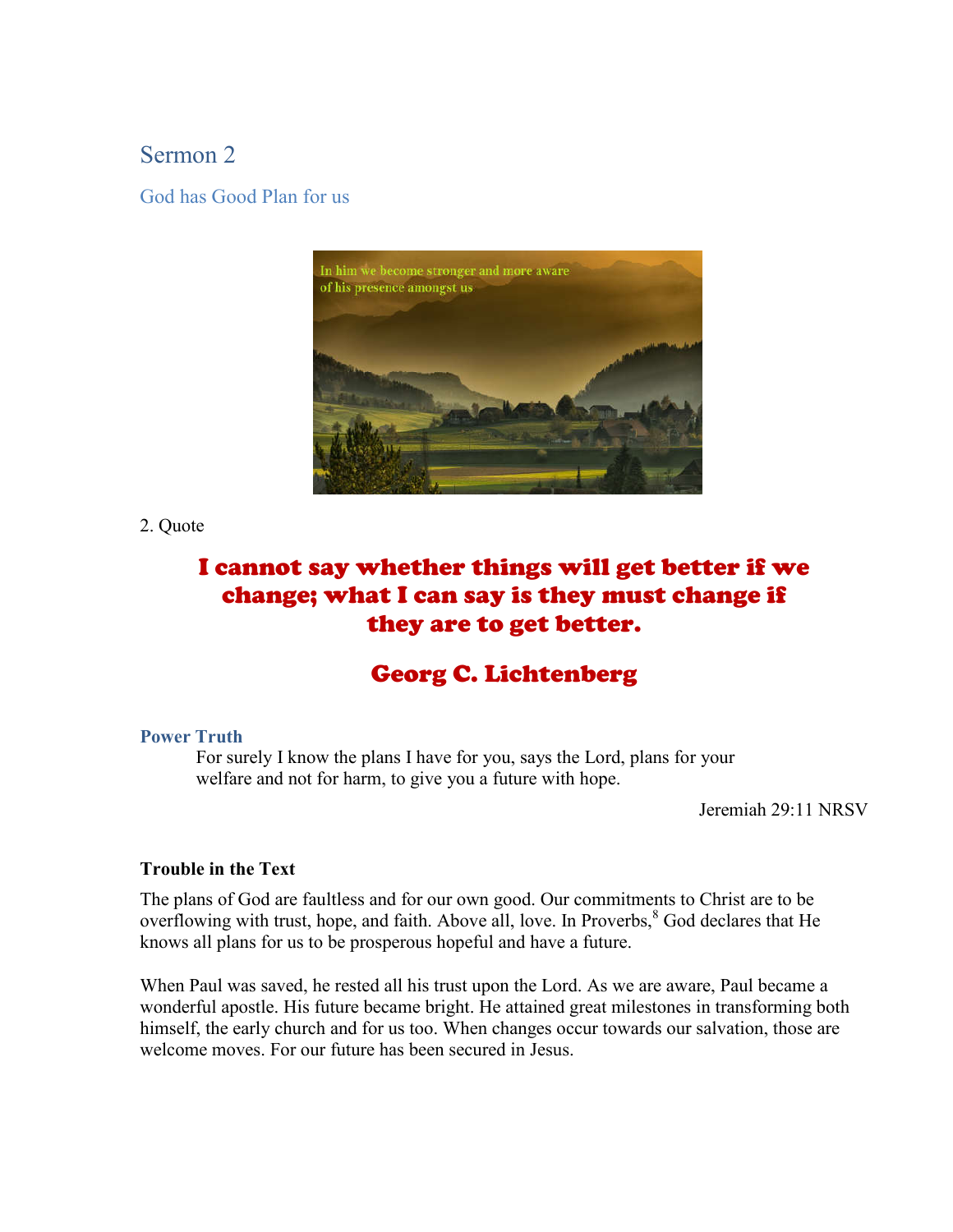#### **Trouble in the World**

Most of us fear when it comes to salvation. What will our friends say? Will they still accept me? Salvation comes with changes. In his Gospel,<sup>9</sup> Christ's prayer was that God may give us the desires of our hearts and make all our plans to excel.

As human beings, we have desires and plans. We should commit all of them to God's will at all times. We need his final word in everything. When we stay closest to God, all desires and plans that we make shall be for His kingdom. And if everything is done in love for God and man as one's self, God will make way for it.

### **Grace in the Word**

The word of God is plenty in all virtues. When Paul renounced his evil plans, it was for the good of his soul. The Holy Spirit led him all through. When he let the Holy Spirit guide him, he became a vessel of Gods best things. Through Paul's conversion, believers received healing, forgiveness, and restoration.

In whatever way, he did not lose in any way. The passion of Christ in him led him to travel far and wide. This time, it was not to kill Christians, but to call them to Jesus. His mission was to preach and call them to Salvation, to a new life.

The steps that Paul took were all in the good plans of God. He remained hopeful, trustworthy, and above all, he loved Christ's ways. Through the powers of the Holy Spirit, Paul<sup>10</sup> was able to go beyond hunger, imprisonment, and fear.

God takes care of all our fears.  $God<sup>11</sup>$  tells us to take courage, for He is with us. We are to remain strong and He will uplift us by His righteous hand. We live in a world full of afflictions. We fall sick, fall victim to disasters and accidents. So many challenges befall us. Christ affirmed that it was not going to be easy. But Christ's presence is everlasting<sup>12</sup> among us. He promised to stay with us till the end of times.

### **Grace in the World**

A Christian should have hope at all times. That hope is should be for oneself and others too. When we receive the good news, endeavor to share it with others and support them to come to Christ. The good news is for all of us. Everyone<sup>13</sup> who is willing is welcome to follow Christ. Supporting others to know and live their lives in Jesus is our duty. We have to be selfless in that. Paul's life changed when the Holy Spirit guided him. For him, an unselfish desire connected him to his passion, seeing more people know and acknowledge Jesus as lord and savior. In our daily life, we should not resist change. Our prayer should be for Christ to give us the strength to keep the pursuit for his glory.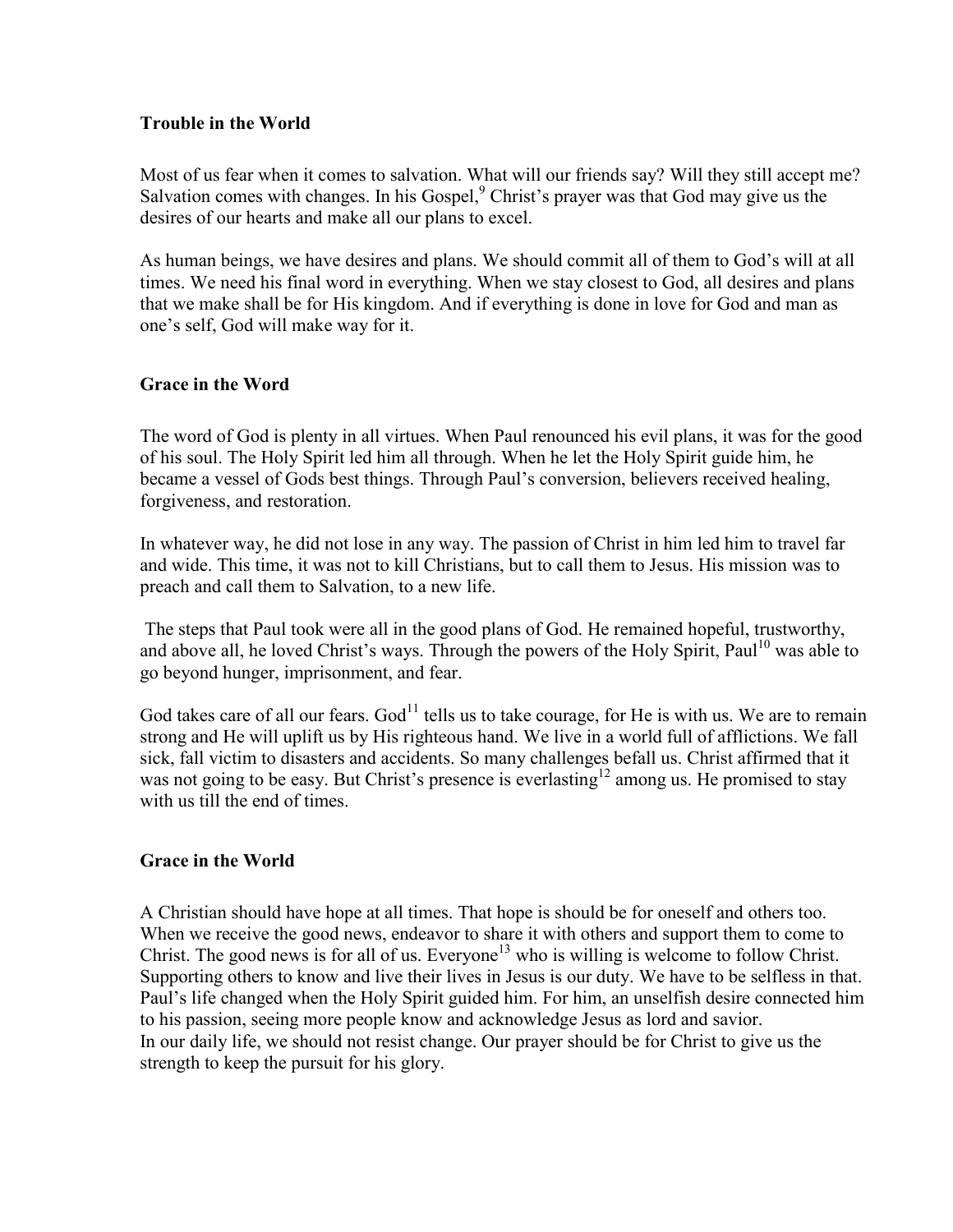Jesus himself never lost hope in any way. He submitted<sup>14</sup> to the will of God the Father. It was the will of God the Father that Christ would redeem mankind. God allowed His Son to suffer and die for the sake of our salvation. It was a humble submission of Christ. The apostle Paul accepted the will of God in him. God's plan was for Paul to transform, to proclaim Him as Lord and savior across nations. And, even after all that duty, Paul rested in peace under imprisonment, for the glory of Jesus Christ.

- 1. As Christians, why should we welcome change in God's ways?
- 2. To whom did Jesus answer that he was the way and the truth and the life?
- 3. As a Christian, should you still be fearful?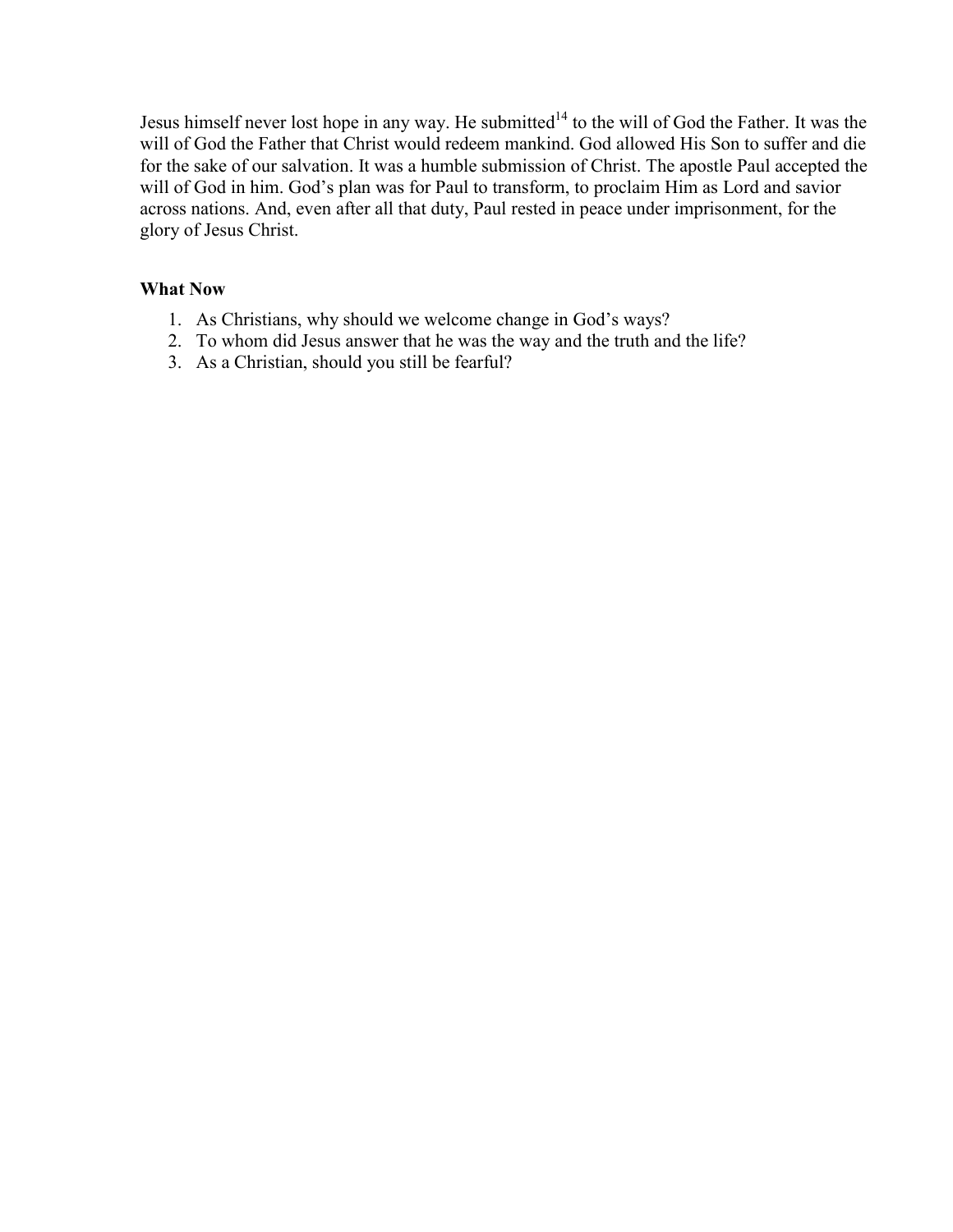# **Sermon 3**

## **Taking Pride in Jesus Christ**



3. Quote

# The price of doing the same old thing is far higher than the price of change.

# Bill Clinton

### **Power Truth**

and it is no longer I who live, but it is Christ who lives in me. And the life I now live in the flesh I live by faith in the Son of God, who loved me and gave himself for me.

Galatians 2:20 NRSV

#### **Trouble in the Text**

Every Christian should take pride in our faith in Jesus Christ. That pride is what we should not mistake for stubbornness of the heart. Paul heard the voice of God and hardened not his heart.<sup>15</sup> A stubborn Paul was a persecutor of Christians. But when he accepted change, his heart softened. When he regained his sight, a new life had been set for him.

The new life of Paul resembles our life in Jesus. We live by the counsel of his helper, the Holy Spirit. When we are ourselves, we are fearful, revengeful, committing every act of sin without any regards. When we accept Christ, we have our life restored like Paul did. We become respectful, courageous, and trustworthy, and every virtue that comes with the guidance of the Holy Spirit.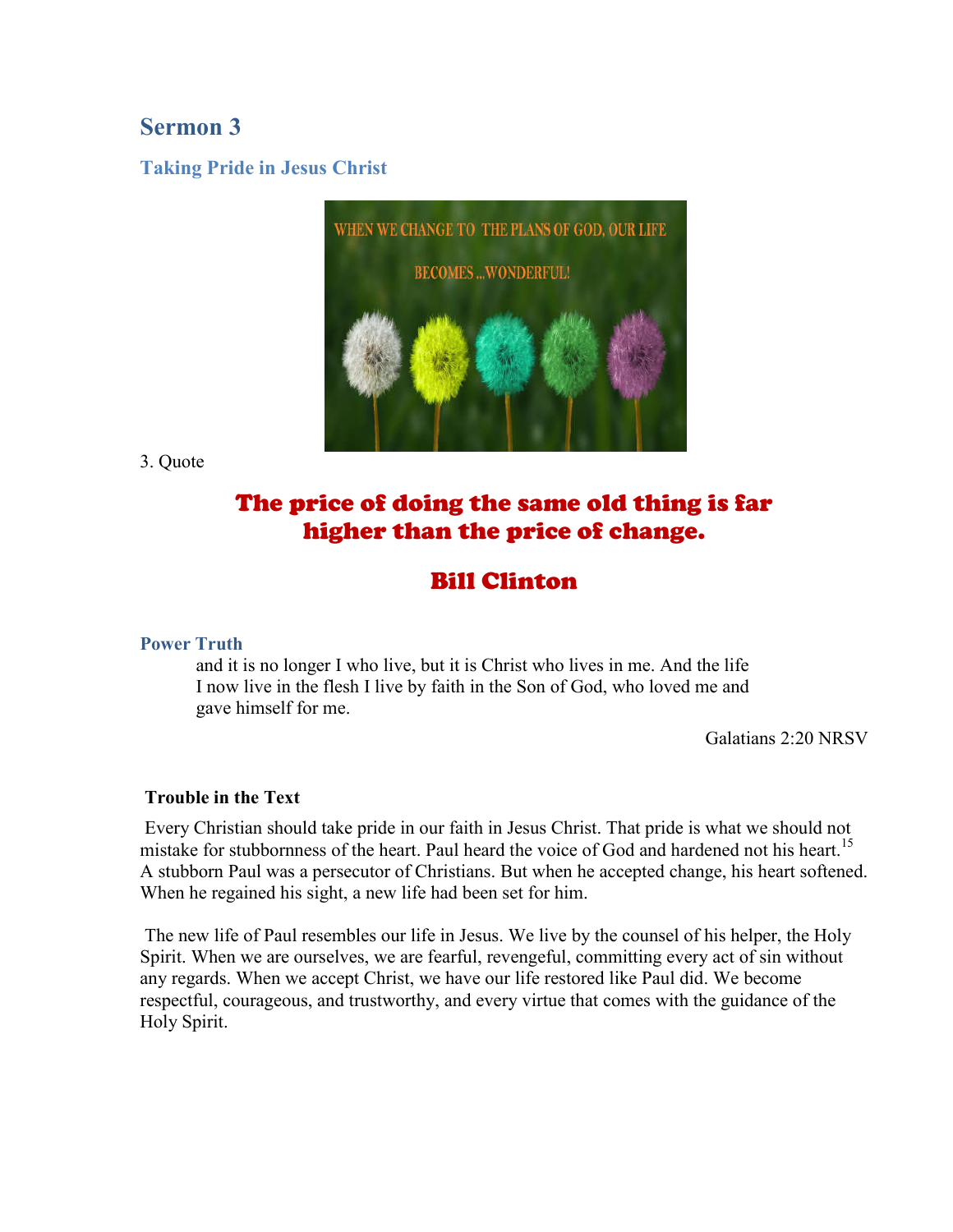#### **Trouble in the World**

Re-starting our life in Jesus is not an easy task. The promises of the Kingdom of God are sweet. The earth in which we live bears thorns for our suffering and pain.<sup>16</sup> Every struggle we make counts. Paul takes salvation like a race. In a race, athletes strive to put in the effort to be the winner. Although an athlete is never sure to win, they put in the effort. In the end of many days of training, they get the glory they deserve.

So, Christianity is not a one-day affair. It's a life-long commitment to a rigorous life. Living away from temptations is the sure path to finding ultimate salvation in Jesus.

### **Grace in the Word**

God's will is that we put all our trust in Him and allow His will in our lives. In Mathew, <sup>17</sup> we have to weed the wilderness out of our souls. Taking time to read, meditate, and share encouragement within our community is a key element in being a Christian. The love of God manifests among us when we share together for His sake.

God left authority to man when He was done with creation. That is why the apostles and ministers of God have a critical role to play in our salvation. The ministers<sup>18</sup> of God have been empowered to bind the evil forces and release the power of the Holy Spirit for the sake of God cause.

Each one of us who has received baptism and confessed Jesus is under a duty to assist in the ministry. Stand firm in the word of God. If something may not be very clear, always seek out the word from the priest. That's their duty, and more appropriately from the counsel of the Holy Spirit.

The congregation of God welcomes all support. Some of us may not be gifted in preaching out but you can support the evangelical missions of your church in any way you can. Give out your time. Go with them. If you can drive, offer to drive them all way. If you can't drive, maybe you can join the local church choir.

#### **Grace in the World**

Jesus is everything, the start and the end.<sup>19</sup> Paul took it upon himself to live for Christ for once and all. His change was for the better. For his earlier life, killing was not a bother. In his new life in Christ, Paul now preaches against sin and welcomes many others to live in Jesus. All of us have unique abilities and we can find full potential of that in one way or another. When we worship Christ in a church, all of us find a common place where we can serve. Each duty done for the sake of the Church is a plus for a Christian. The togetherness blends us into one harmony. We are able to do our best and even uplift those amongst us without certain abilities. The body of Christ that is the church needs all of us. Although we are not perfect, we strive to do our best. Jesus told us that all the temptations that invade us are ones that we can always overcome. Our first stop is prayer.<sup>20</sup> Prayer gives us the benefits of strength. That strength arises from the assurance that Jesus is with us.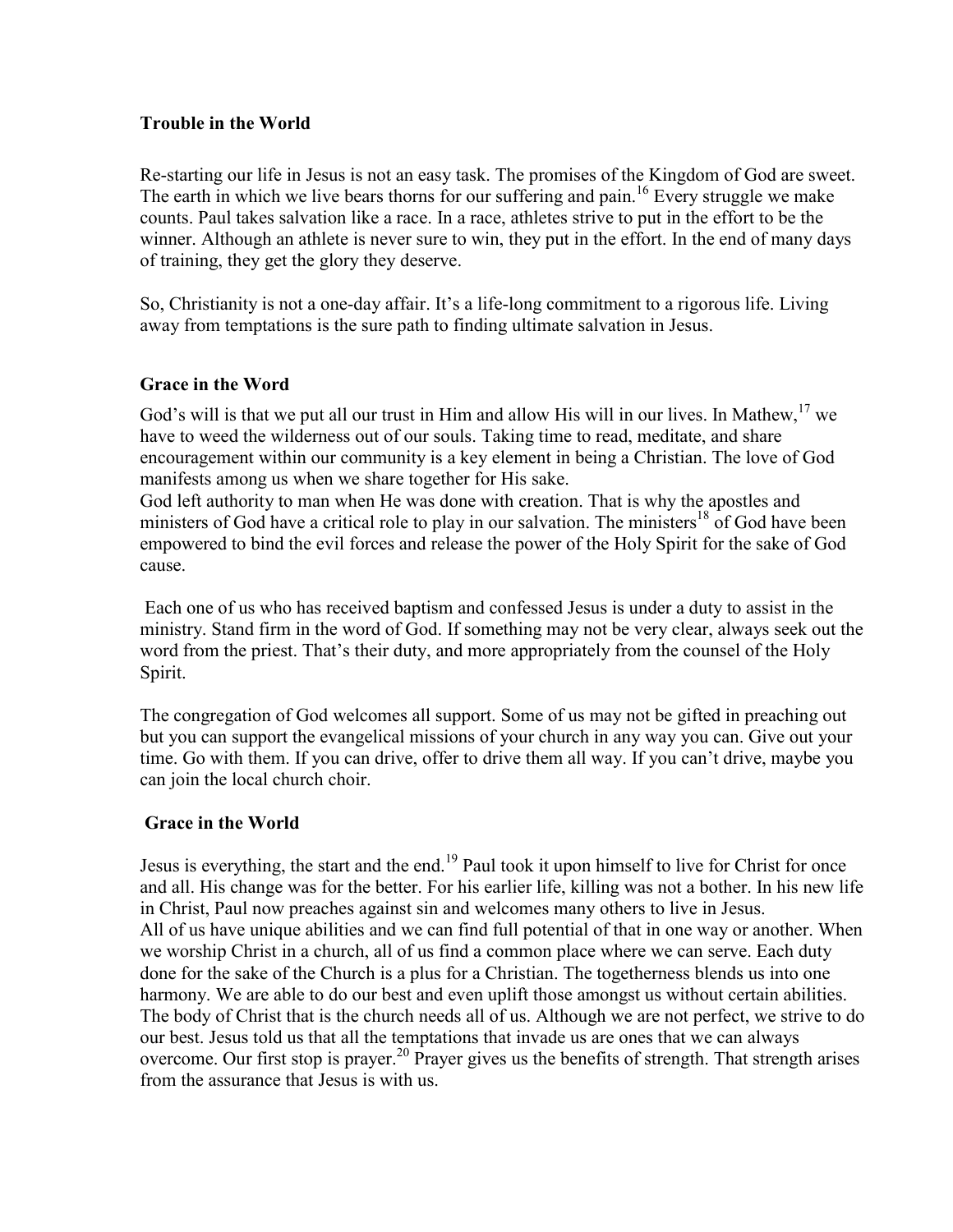We have the power to overcome all temptations. Our bodies are weak, and the soul's will is towards God. So, we must be careful with our bodies and how we use every organ.

- 1. Who allowed Saul to persecute Christians?
- 2. Why should one believe in being able to overcome temptations?
- 3. Why is Jesus referred to as the alpha and omega?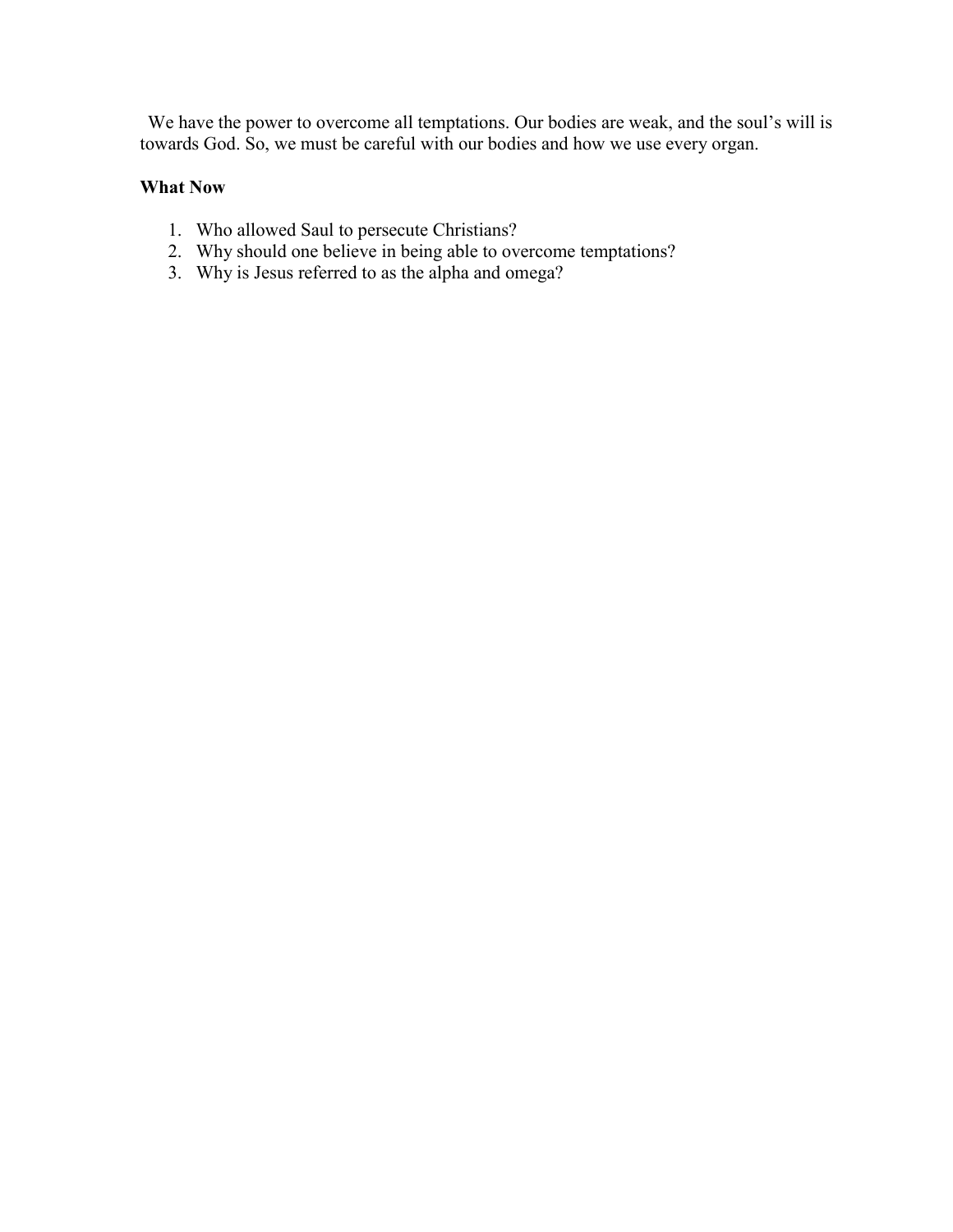# **Sermon 4**

**Paul and the challenges the early church**



4. Quote

# Change is the law of life. And those who look only to the past or present are certain to miss the future.

# John F. Kennedy

#### **Power Truth**

So if anyone is in Christ, there is a new creation: everything old has passed away; see everything has become new!

2 Corinthians 5:17 NRSV

#### **Trouble in the Text**

Paul had already done his part of preaching the good news. The remaining part was for the believers to live as per his instructions. But, the early church had some challenges in understanding the roles of the Holy Spirit. In his epistles, Paul, through the conviction of the Holy Spirit, wrote to them. His letters meant to elaborate things.

God's patience<sup>21</sup> was timely. At the right moment, Paul was struck blind for his persecutions. But God also wanted him to find salvation. And Paul found salvation in a very unique way. The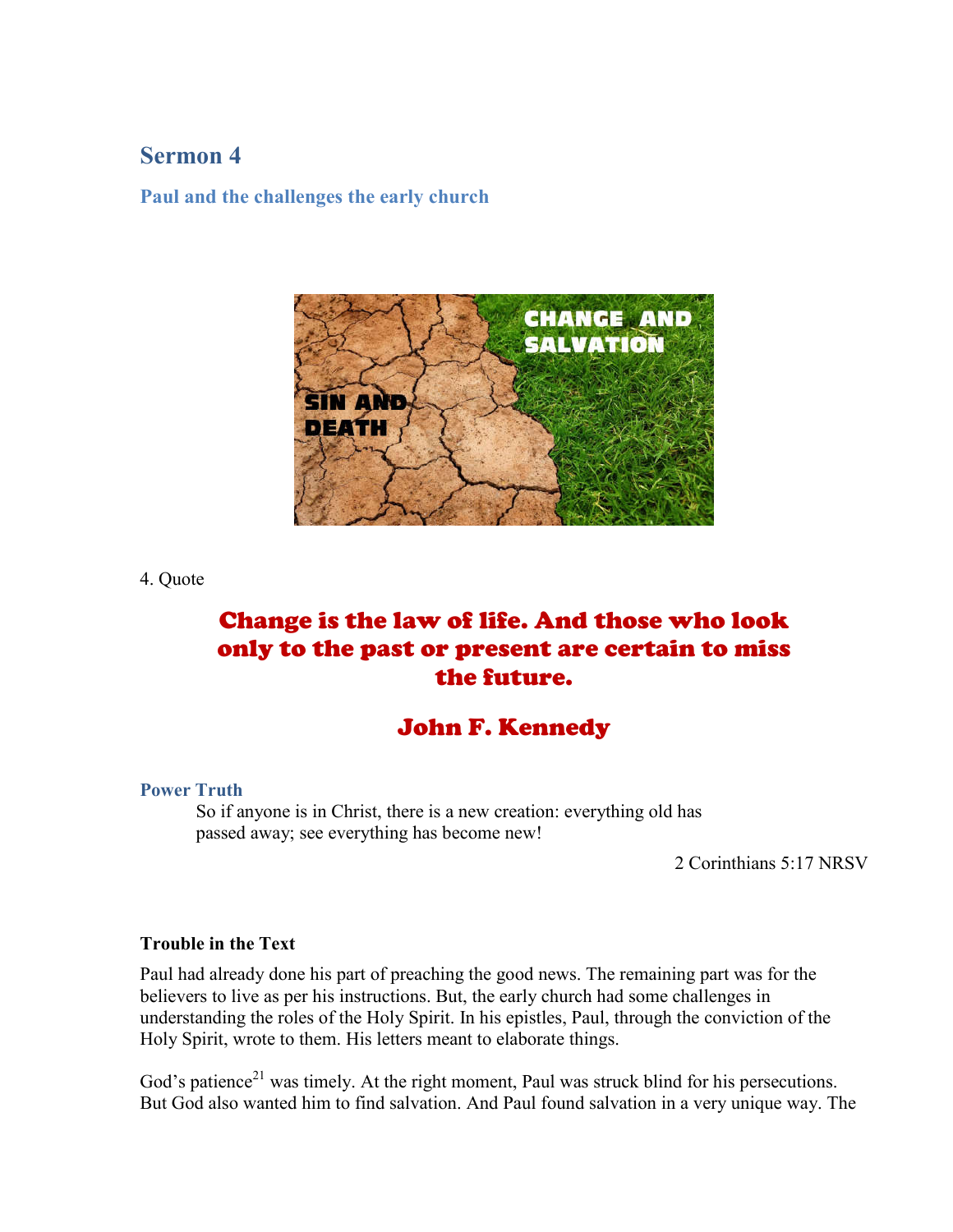changes that happened in his life are radically unbelievable. He found forgiveness for his persecutions; the restoration of his sight plays a pivotal role in the foundation of the first church.

### **Trouble in the World**

In his letter to the Romans, Paul writes and makes it very clear that he and other apostles do not write of what they do not know. His writing addresses complex issues that must have taken time to respond conclusively. However, the Holy Spirit was with him in his missions. There is a time<sup>22</sup> for everything here on earth. There were times for Paul to be a persecutor; there was a time for Paul to be blind. And there was an even more wonderful period for Paul to confess and preach Christ. It's never by accident that we confess Christ; he has a purpose for us, in life.

### **Grace in the Word**

When we accept Christ through baptism, we receive anointing. The anointing we receive is in the form of a white cloth.<sup>23</sup> The white cloth is a pure heart, one that is free from jealousy, hypocrisy, deceit, fornication, and every other sin. Paul kept his heart clean by remaining close to Jesus at all times. He became a carrier of his mission far and wide. By working tirelessly for the sake of Christ, he acquired deep communion with God. The writings that he did were a manifestation of the faith hope and love God.

His anointing marked a turning point in his life. Getting cleansed meant that the Holy Spirit walked with him in all the missionary journeys that he made. Of utmost assurance was the gift of life everlasting.

God knows us by heart, $^{24}$  therefore we must not deceive ourselves. When we deceive others, we betray the truth in Christ. Our utmost goal must be to remain worthy of the Kingdom of God. That is whether we are watched by other people or God. It is our call to be courageous for our own sake. The gifts that spill over from righteousness edify all of us, just like Paul's passion for Christ is a blessing and encouragements for us to ditch sinful ways and come to a true life in Christ.

### **Grace in the World**

The graces of God for us shall never change. Jesus promised<sup>25</sup> salvation to the apostles, the first church, and us too. The same Christ that Paul preached about when he did accept him is same all through. All his promises belong to us. However, it's our duty to lay firm claims to them.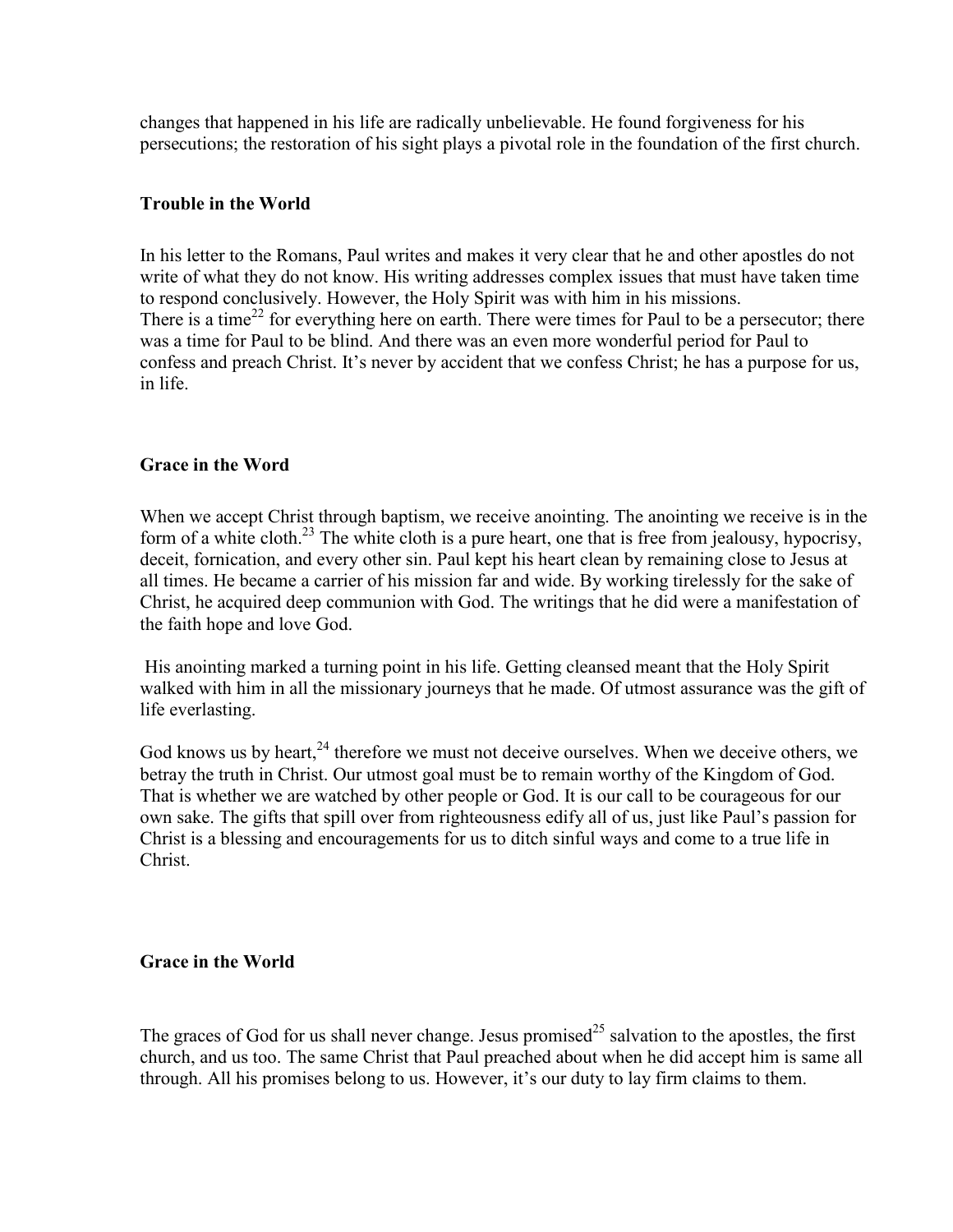Jesus never promised an easy life. But he promised us sufficient graces to overcome all tribulations. Our life is a journey from Sin craving towards righteousness. Each day rises with us with new promises<sup>26</sup> before us are tribulations laid all the way. Courage and hope will take us through the tough phases. For it's through the tribulations that we become cleansed and created anew.

We must be aware that tribulation will follow us all along. Fear not, stand firm in faith and hope. When Jesus was already crucified, one of the criminals<sup>27</sup> had an opportunity to smartly mock him. Jesus was nearing the very end of his mission, but the criminal added to his insults. The criminal adopted a path that we must not follow.

Jesus knew that his time had come. He had every power to take himself off the cross. But Christ remained humble up to the last minute. Christ's suffering led to exaltation. After three days, Jesus rose up from the dead, and God allowed him to sit in His right hand.

- 1. What are some of the problems that faced the early church in Corinth according to Paul?
- 2. Why should we accept sufferings as Christians and why?
- 3. Can a Christian receive salvation a minute before death?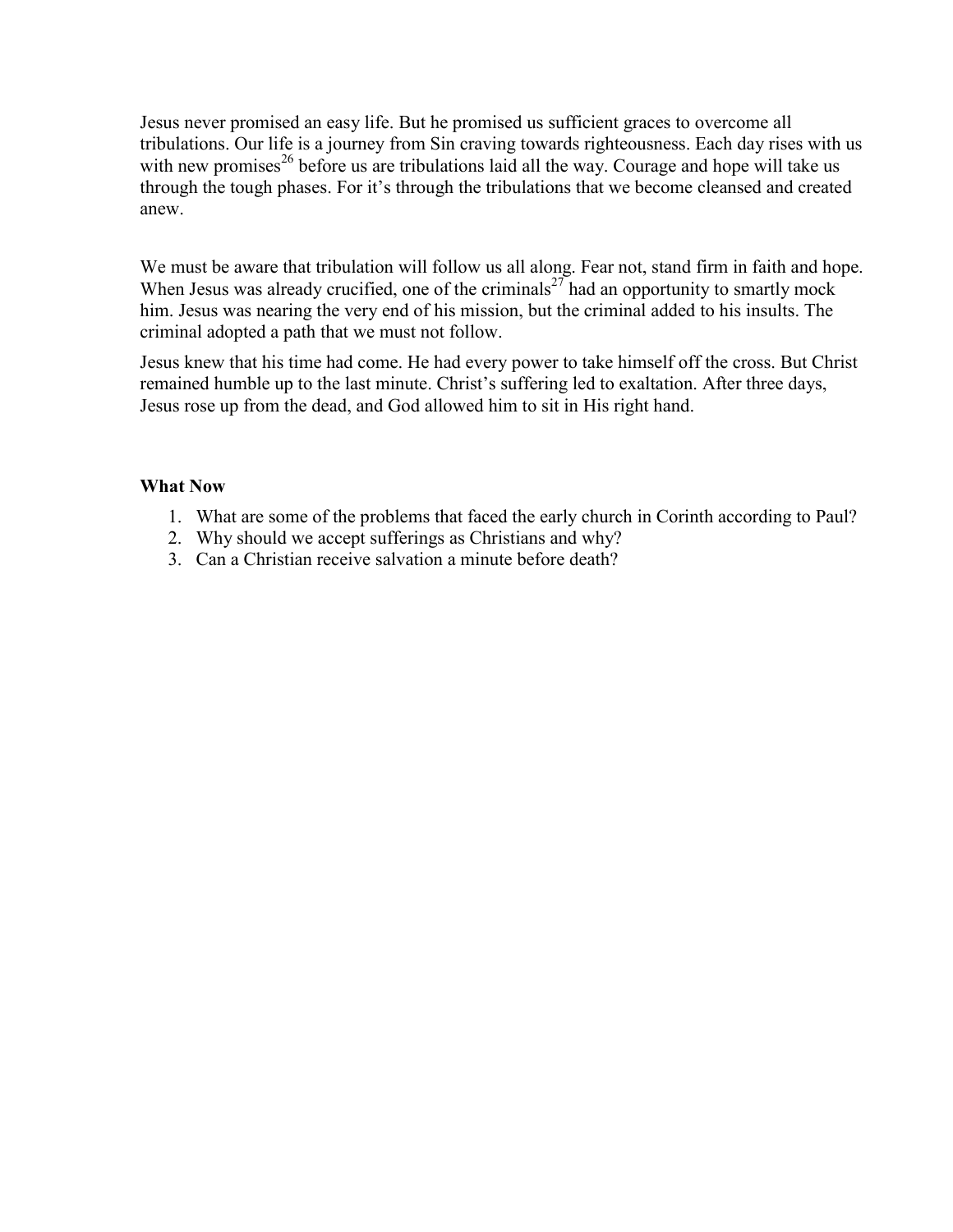# **Sermon 5**

**God Loves Human kind unconditionally**



5. Quote

# You never change things by fighting the existing reality. To change something, build a new model that makes the existing model obsolete.

# Buckminster Fuller

### **Power Truth**

I appeal to you therefore, brothers and sisters, by the mercies of God, to present your bodies as a living sacrifice, holy and acceptable to God, which is your spiritual worship.

Romans 12:1 NRSV

#### **Trouble in the Text**

Accepting change is one of the most amazing points in the history of the Lord's apostle, Paul. He accepted change and lived by it, all the days of his life. As Christians, simply love one another as one's own self and love God. 28

Complications are little in Christ's message. Every willing follower is to attain that minimum. God has always loved humankind. That is why all the way from the sin by Adam and Eve, God's plan is to save man from the perils of sin.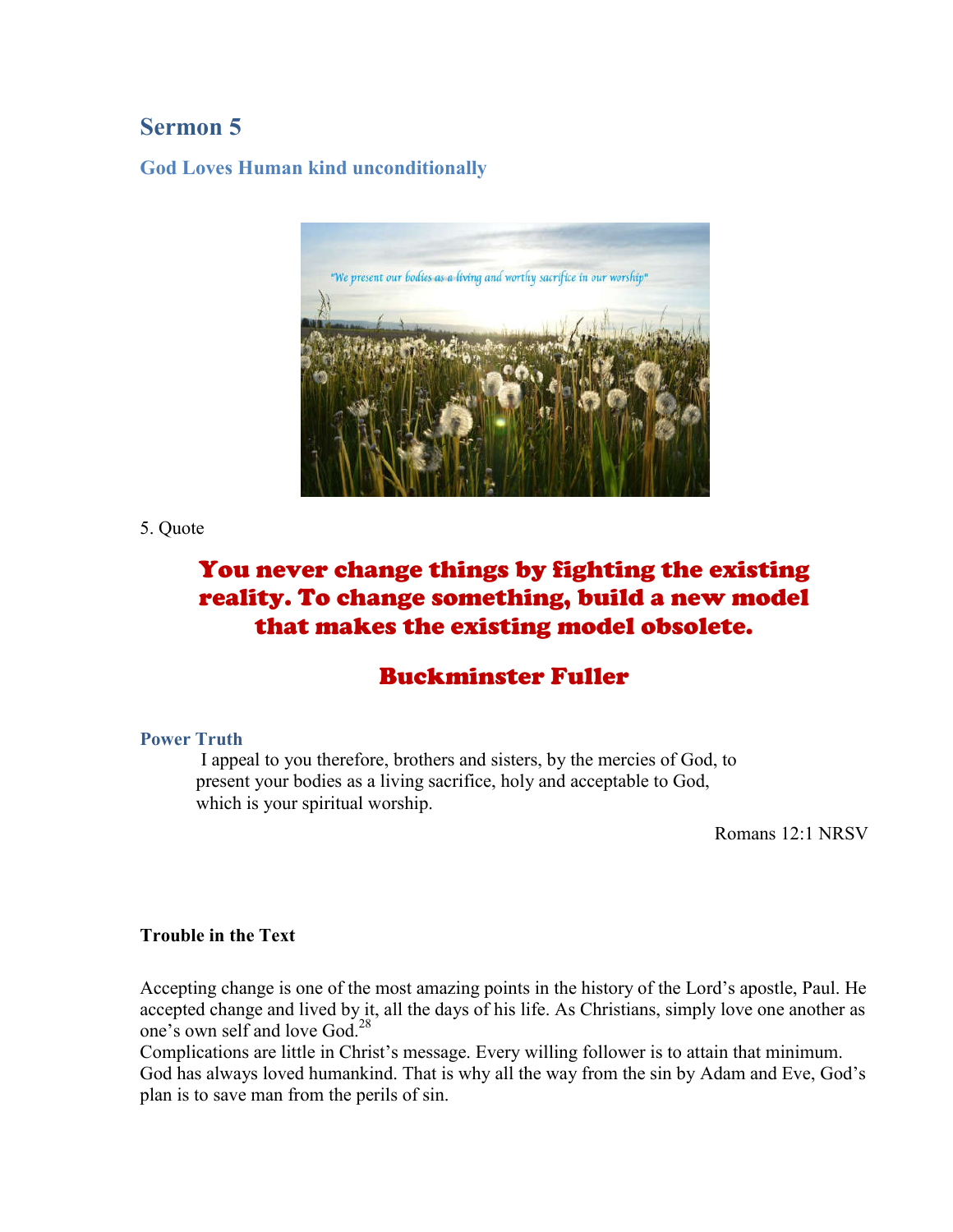### **Trouble in the World**

One of the biggest challenges facing us is that of cleanliness of our bodies and minds. There is no shortcut to this for us.<sup>29</sup> God Himself is holy, so must we. The earth is our foot path to heaven, and it's occupied with many tribulations. The temptations rage like a wild bushfire in a windy summer. Hold on, focus on your holiness. That's what God wants of us. Those who have been ahead of us have lived well and made it. Jesus went ahead of us, followed by the apostles. We are to follow suit.

### **Grace in the Word**

Salvation is change. The change transforms our ways of living. We can no longer live in a sinful past. One has to be very wise to survive in the world and find salvation. It's our Christian duty<sup>30</sup> to grow in faith with time. If one learns the tricks of the wicked one, you can navigate past them.

For us to grow and also mentor others, we must be in the know. So, Christians must always seek for knowledge and wisdom. The way to faith is a process of discerning intricate connections of things. We cannot attain this by relying on human powers. This is where the guidance of the Holy Spirit comes in. Whatever we cannot discern, let's pray for it and seek the indulgence of the Holy presence.

The Holy Spirit led to the transformation of Paul. Even beyond his presence, he found wise counsel to write intricate notes to keep the church intact. The letters done by Paul exceptionally explained things to do with the church at deep and complex topics. He was able to simplify everything so that even every lay person can understand.

One of his letters was to the Christian community in Corinth. Paul did this at a time of great discord in that church. He was able to carefully tell what Christ intended in the foundation of the Church community. That was one body worshiping God the Father in communion with the Holy Spirit. Of utmost emphasis was for every worshipper to be clean and worthy of communion<sup>31</sup> with the Holy Spirit.

### **Grace in the World**

Our sinful natures are complex. God understands this, and His fountains of mercy are never ending.<sup>32</sup> The Christian journey is rigorous. The righteousness of those who have gone ahead of us is evident with that. One most amazing scenario was a last-minute conversation with Christ.<sup>33</sup> Christ saved one of the criminals crucified with him from hell for simply consoling Christ and making a humble request. His humility saved him. "Jesus, remember me when you come in your Kingdom." Jesus replied, "Surely, today you will be with me in the right hand of God.<sup>34</sup>"

Human arguments will never cease. Jesus' reward for us is that of life everlasting. The time of our salvation does not matter, the gift is life everlasting. <sup>35</sup> Some may be hurt as human beings, to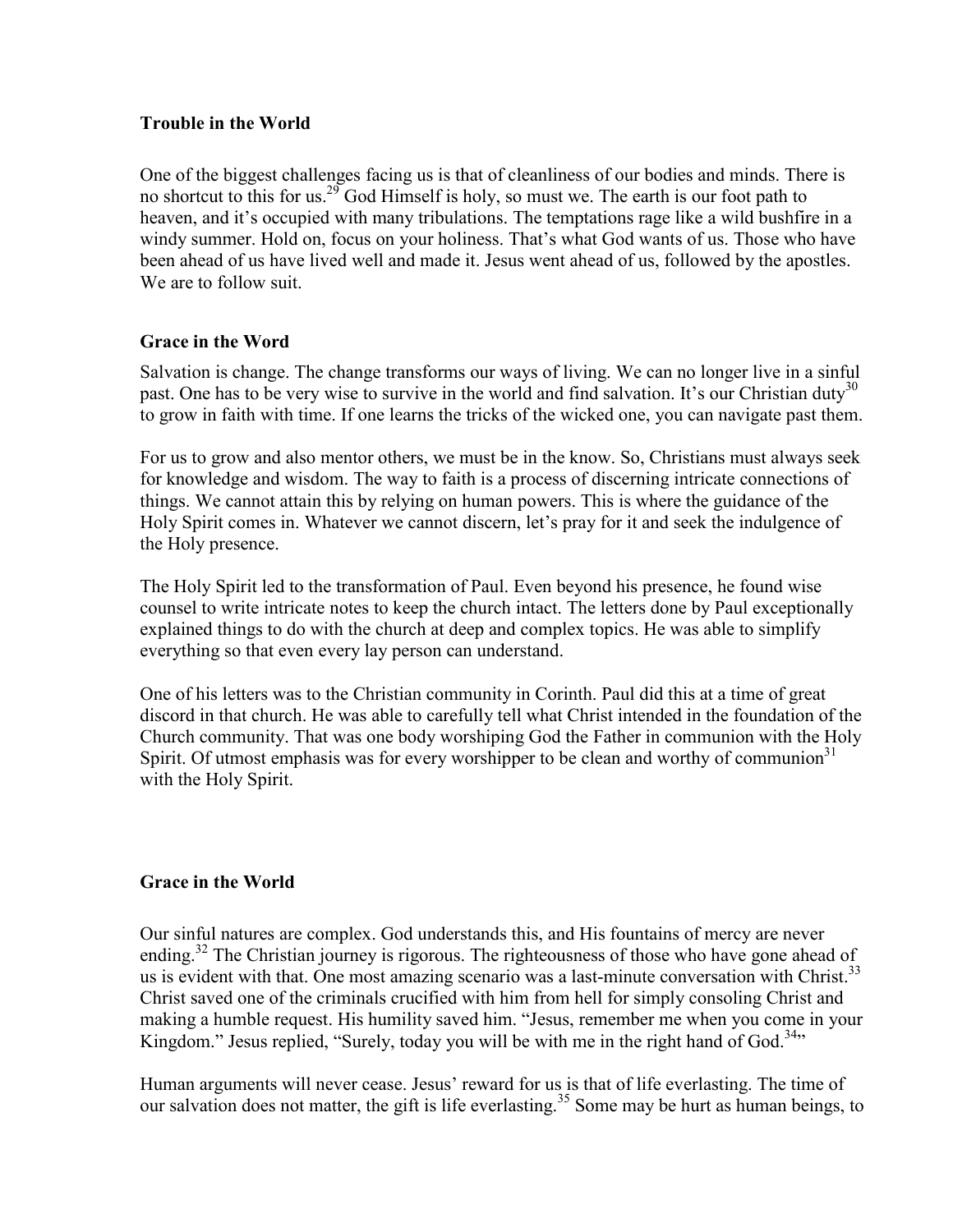have served Christ all their lives yet be rewarded the same as one with a last-minute confession. However, Christ's call to us is that of Love. We should welcome those who find last minute salvations. That's the only love we can show. For all of us are equal before God.

Christ is our only way to life everlasting.<sup>36</sup> For us to get to God the Father, we have to meet the commands set out by Jesus himself. The presence of the Holy Spirit stands for that of God. The Holy Spirit rests in holy places like Christ, too.

- 1. God has unending love for humankind. Is that true or false?
- 2. Can we commune with God the Father and never through Jesus Christ?
- 3. What is the measure of God's glory?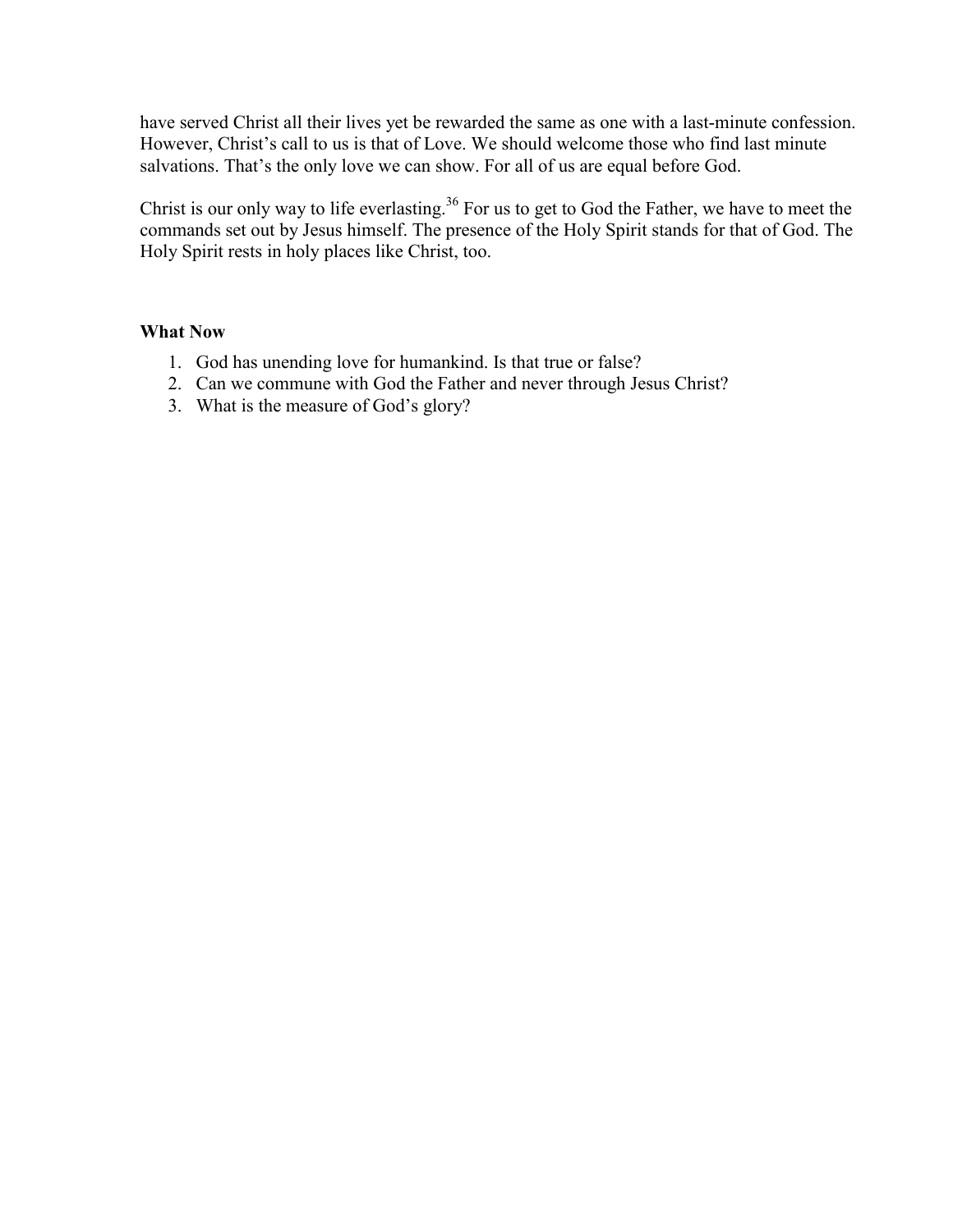# Sermon 6 Being Ready as a Christian



6. Quote

# Your life does not get better by chance, it gets better by change.

# Jim Rohn

#### **Power Truth**

If we confess our sins, he who is faithful and just will forgive us our sins and cleanse us from all unrighteousness.

1 John 1:9 NRSV

#### **Trouble in the Text**

When time came for the forgiveness of Paul, nothing prevented it. We must not take any chances as faithful Christians. Our duty is to forever remain ready to be with Christ. Jesus talked of the coming of the Son of Man.<sup>37</sup> It shall happen like lightening, as fast as it flashes.

So, we have no room for chances with that. A cleansed heart is the only way to remain assured of the coming of Jesus for the second time.

It is not worth it, to remain anxious of the Coming. If we are ever ready, we have no fear. And when he shall come, our ready hearts will welcome him.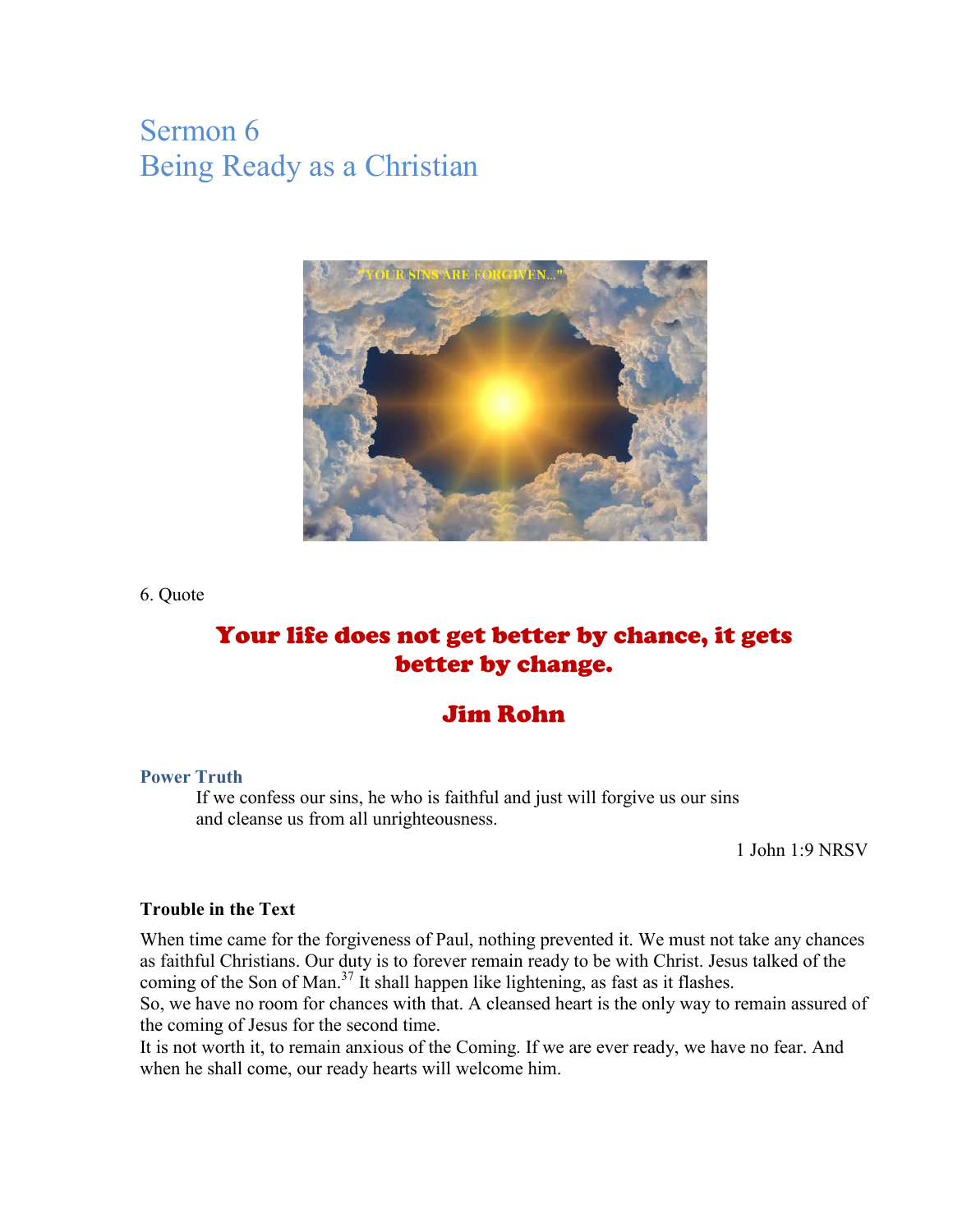### **Trouble in the World**

The living of a Christian is not a worldly affair. Things of this world are material and encourage sin. John $38$  reminds us to be wary of the earthly things. Those who have confessed Christ have been transformed and know each other from the way they speak.

The wisdom in Matthew<sup>39</sup> reminds us to keep our precious treasures in heaven, where we belong. Fighting for more than enough of earthly needs adds no value to us. So, our most precious relationship is that with Jesus Christ and the Holy Spirit's communion.

### **Grace in the Word**

When we live humbly in the Holy Spirit, we will find it easier to seek forgiveness for all our transgressions. As human, beings, we are prone to sin, but we have an open door from Christ to always make confessions. As a precondition to forgiveness, <sup>40</sup> Jesus taught us to cleanse ourselves first. When we confess, then God will be ready to forgive and listen to all other requests. The baseline here is to give others what we would deserve. If we forgive others, then God is ready to forgive us too.

When we pardon others, we create a way for them to deserve before man and God.<sup>41</sup> Forgiveness to our brothers or sisters favors the love of Christ among us. None of us is more deserving than the other. And forgiveness does not mark us as weak. It edifies our faith in the course of God's kingdom. The journey to forgiveness starts with self, and then the forgiveness we offer others can reflect back to us, from God.

The art of forgiveness also boils down to God's command to love. If we love others, we seek their forgiveness. And, if we love God, we seek for His forgiveness for all our transgressions. It is mutually beneficial to forgive, for one can then find favor in the eyes of God and Man.

### **Grace in the World**

As Christians, it is our duty to share the good news with others, more specifically, those who may not have heard of Christ and salvation. For most of us, confessing and saying it out is just overwhelming. What we need to do is invite the power of the Holy Spirit. When Paul was new to salvation, he was weak, but the servant of God, Ananias, invited the Holy Spirit to strengthen Paul. What we see after the Holy Spirit strengthened Paul is a new person. It was very different for his former past. It was very different for his former past. Paul became passionate of the Gospel unwearied, fearless, and became a carrier of the good news from Jerusalem into Asia and right into Rome. 42

For Paul, it was a scenario that many could have failed to believe in. How come a persecutor was now preaching Christ? How come Paul became so powerful in spreading the Gospel? The Roman authorities must have wondered how things turned around.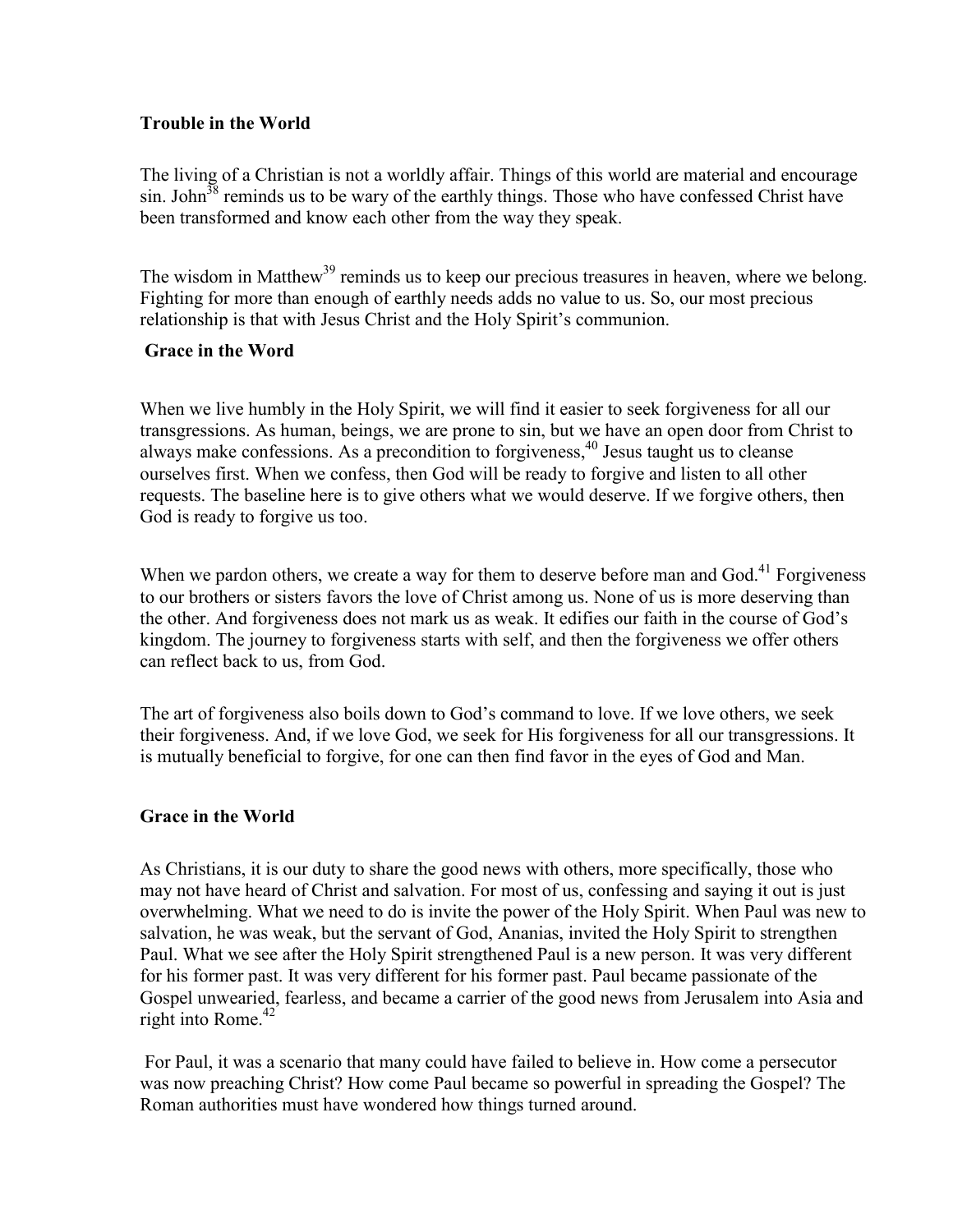In total, Paul accomplished a total of five missionary journeys for the sake of Christ. Paul loved, believed, and more critically, wrote about Christ.

The overall change is Paul is a wonderful story. We can learn on his experiences to rise from sin to righteousness. And all this started with one simple act- accepting Jesus in your life. The way to that is to accept the call and live for it.

In the final end, Paul<sup>43</sup> attained a life that was worthy of the Kingdom of God. His life was never short of the promises of Christ, in the way he lived, preached, and overcame obstacles.

- 1. Whose role is it to preach good news?
- 2. How many missionary journeys did Paul make?
- 3. Why did Paul never get weary in his five evangelical missions?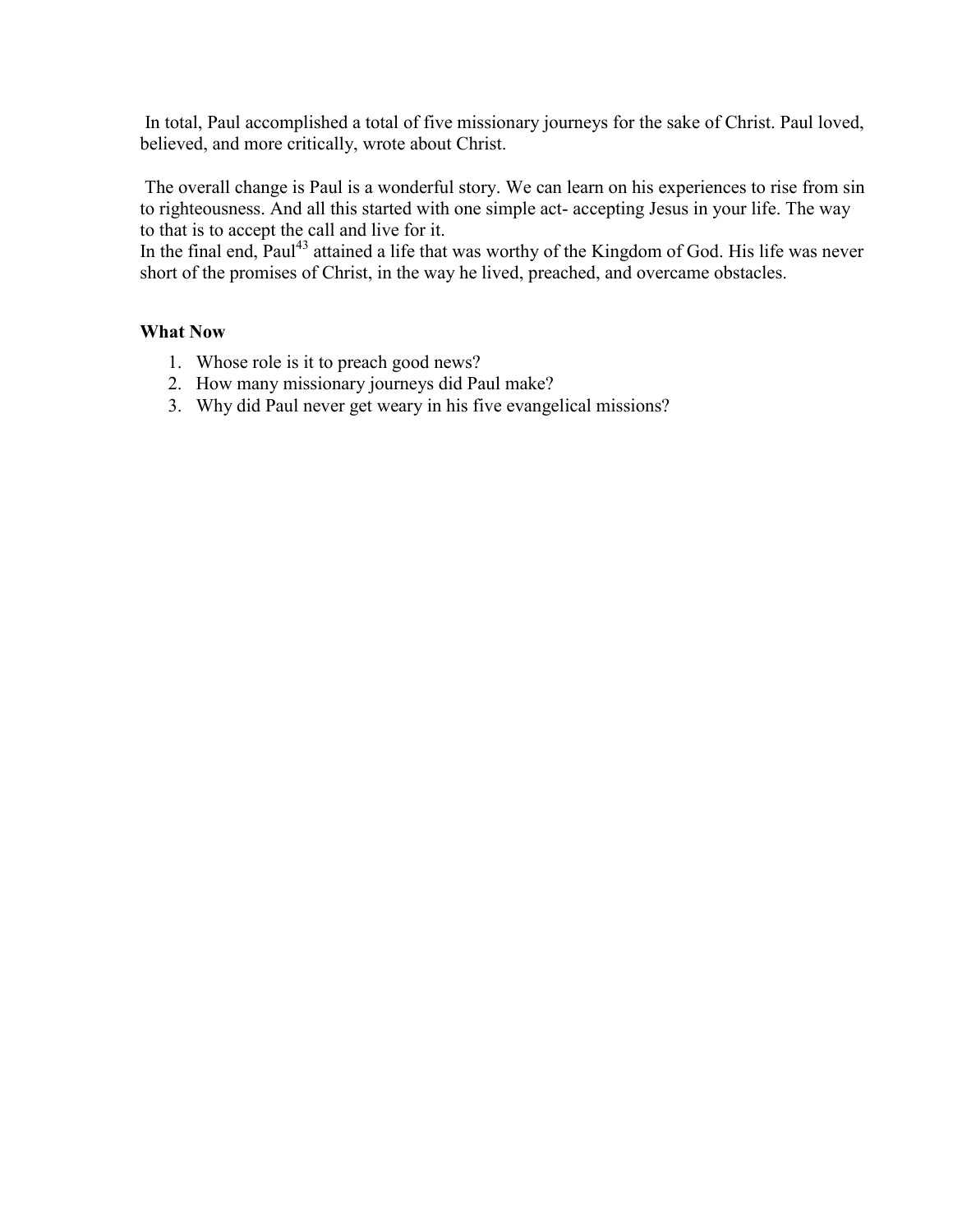# Sermon 7 Living and getting to Christ each Day in life



#### 7. Quote

# If you always do what you've always done, you'll always get what you've always got.

# Henry Ford

### **Power Truth**

And regard the patience of our Lord as salvation. So also our beloved brother Paul wrote to you according to the wisdom given him, 16 speaking of this as he does in all his letters. There are some things in them hard to understand, which the ignorant and unstable twist to their own destruction, as they do the other scriptures.

2 Peter 3:15-16 NRSV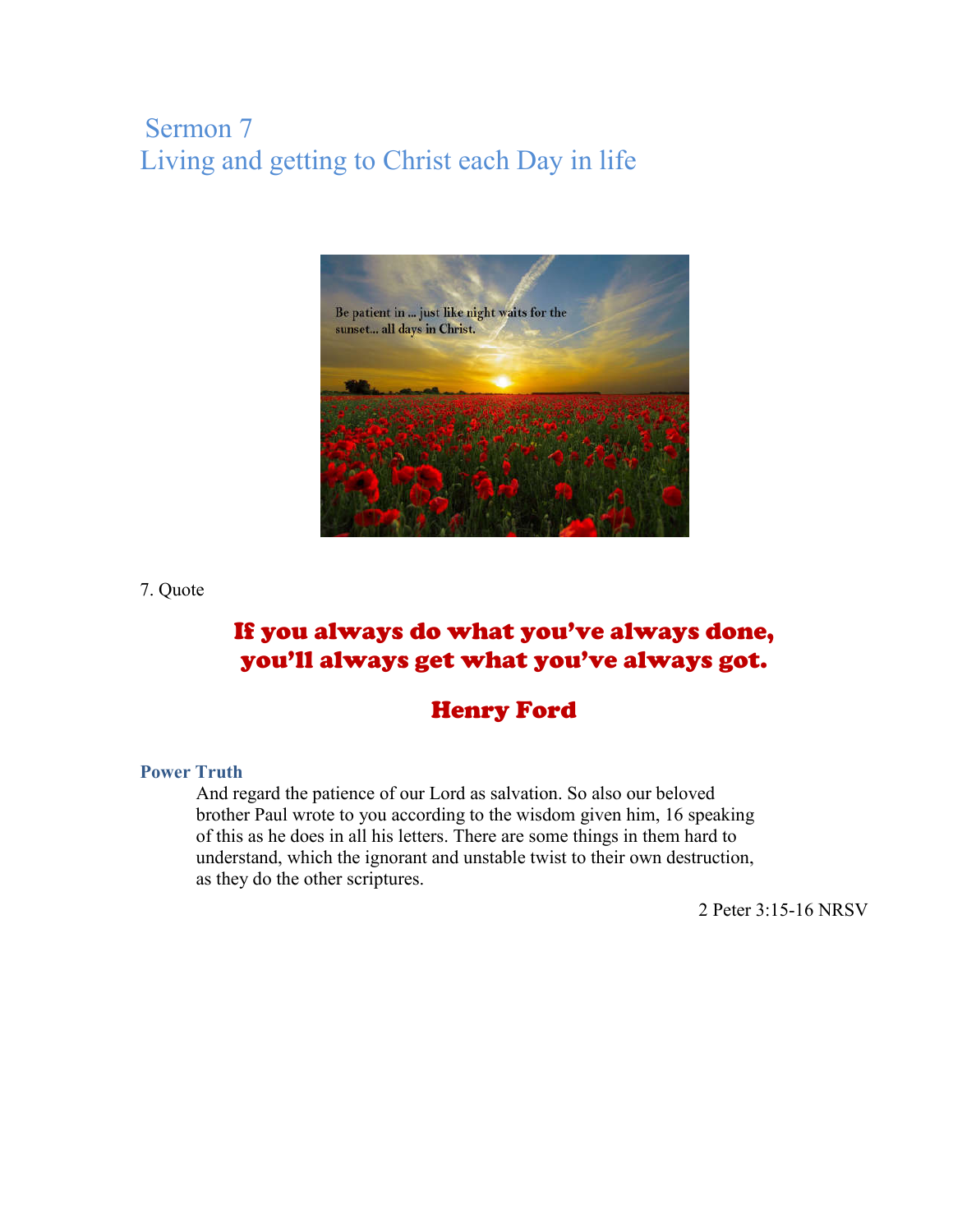#### **Trouble in the Text**

The Lords Apostle, Paul, lived with one goal. It was to be at Christ's service. Paul changed his life into a consistent focus. He made himself used to the ways of Jesus. In John,<sup>44</sup> we follow Christ and get to know him deeply. When he calls, we can hear and when we call, he listens. Constant communication takes us to deep communion with Jesus.

We too have an opportunity to move closer to Christ every day. We will get to know him and his ways and will for us.

#### **Trouble in the World**

Our world has many distractions that make us not to pay a critical focus to Christ. It's our duty to discern the ways of the evil one and circumvent those tricky ways. When we overcome, we shall be worthy of his Kingdom. Our focus should be towards the teachings and ways of life that Christ wished. <sup>45</sup> Our focus should not be in money and the earthly pleasures. They divert us from the ways to the truth and life everlasting in Jesus Christ. So, Christians must seek the wisdom to enable people to sail through the stormy ocean of sin.

#### **Grace in the Word**

The Pharisees during the time of Christ were arrogant and ignorant.<sup>46</sup> The focus on cleaning the inside of our hearts is of more importance. For a Christian, it makes no sense to put on an expensive and prestigious suit, while rotting in adultery, fornication, theft, and every act that is ungodly.

The emphasis of Jesus was on taking teachings seriously. Taking the teachings with seriousness will yield the wisdom required to make it to salvation.<sup>47</sup> Those who fear the Lord will always seek His counsel and guidance in the joys and sorrows in life.

Paul, as an apostle of the Lord and savior Jesus Christ, gathered deep knowledge and wisdom about Christ himself and his teachings. The deep understanding of Paul arises from the epistles that he wrote and sent out to the church communities he established.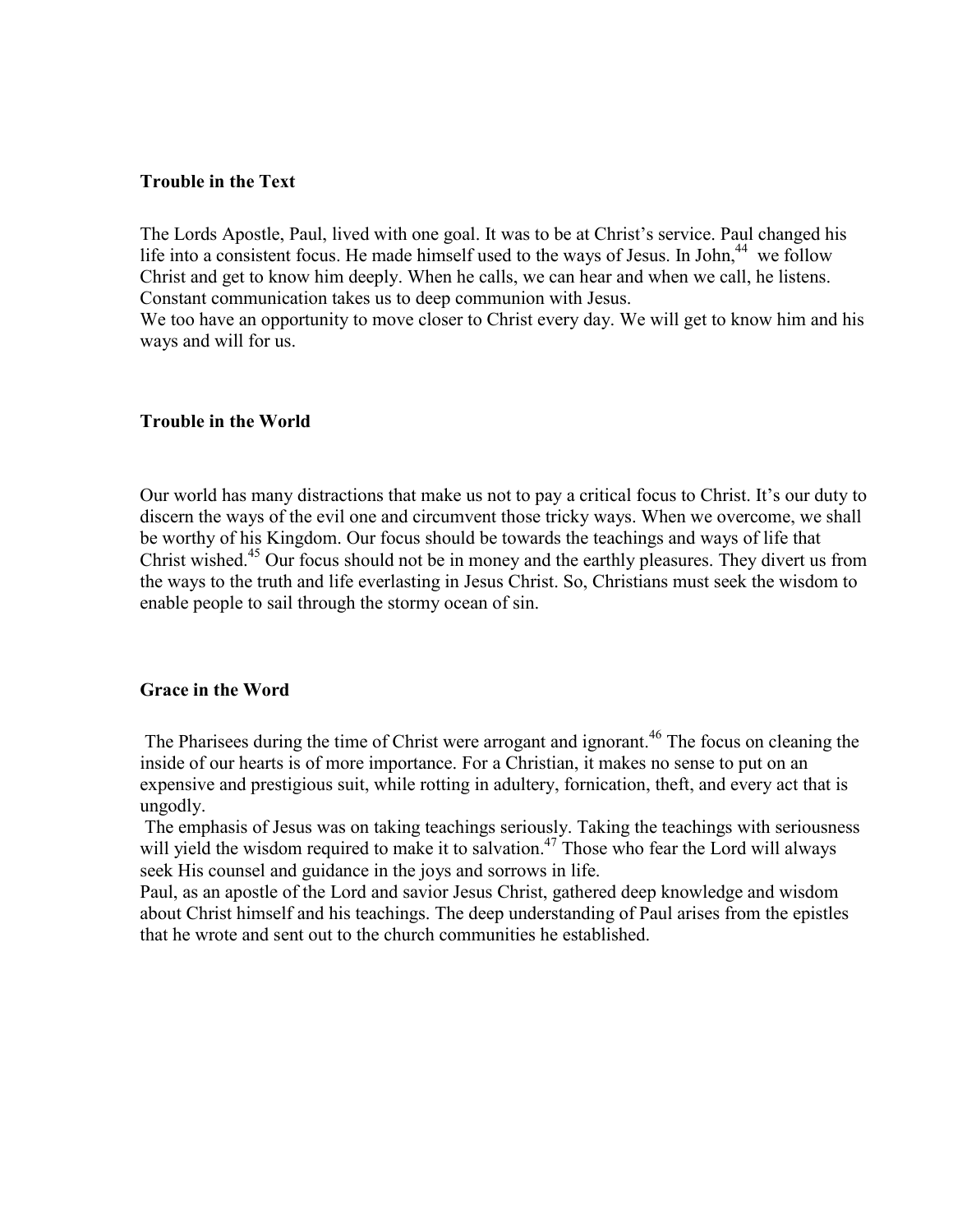In the way of truth, <sup>48</sup> Christ did not lie to us that our life will get any easier. In that way, the Kingdom of God is a prized gift that only those who meet the rigorous conditions get. Although our life is tough, <sup>49</sup> Christ welcomes us to lay down our burdens. The burdens of anger, deceit, fornication, lust, theft, hypocrisy are avenues that strangle our hopes in the life in Christ. From the onset, we have to get it correct that this will not be easy for the human heart. With the love and assistance of the Holy Spirit, we get to have our burdens eased. We receive the comfort that's adequate for us to make it to the Kingdom of God.

### **Grace in the World**

God has always been rewarding to those who deserve it. Our only path to that is to strive for righteousness all through our lives. God exalted those who believed in Him. Paul received graces sufficient to see him evangelize far and wide. He performed miracles that truly attested to the presence of Jesus and the Holy Spirit as he preached. The miracles Paul performed were in the mighty power of the Holy Spirit.

The Spirit of God cherishes the righteousness in the life of His people. When God's prophet Elijah had accomplished his missions, God took him in a chariot of fire and horses into the heavens. <sup>50</sup> The fire represented God's presence in Elijah.

In the kingdom, the reward for righteousness is life everlasting. It's a life away from sins and pains of the world. When we accomplish our duties diligently, we too shall be taken up into heaven to be with the good Lord. Jesus too rose up into the heavens<sup>51</sup> after his worldly mission of salvation. At Bethany, he went and left the Holy Spirit in charge of the Church. Some of the wonderful achievements of the Holy Spirit were the works and wonders achieved by Paul, the Lord's apostle.

- 1. How is a Christian rewarded for the good services one offers at no pay?
- 2. Besides the Lord's prophet Elijah, who else never tasted the pain of death in the Old Testament?
- 3. As a Christian, our lives should be very easy, with no trouble at all. Is true or false?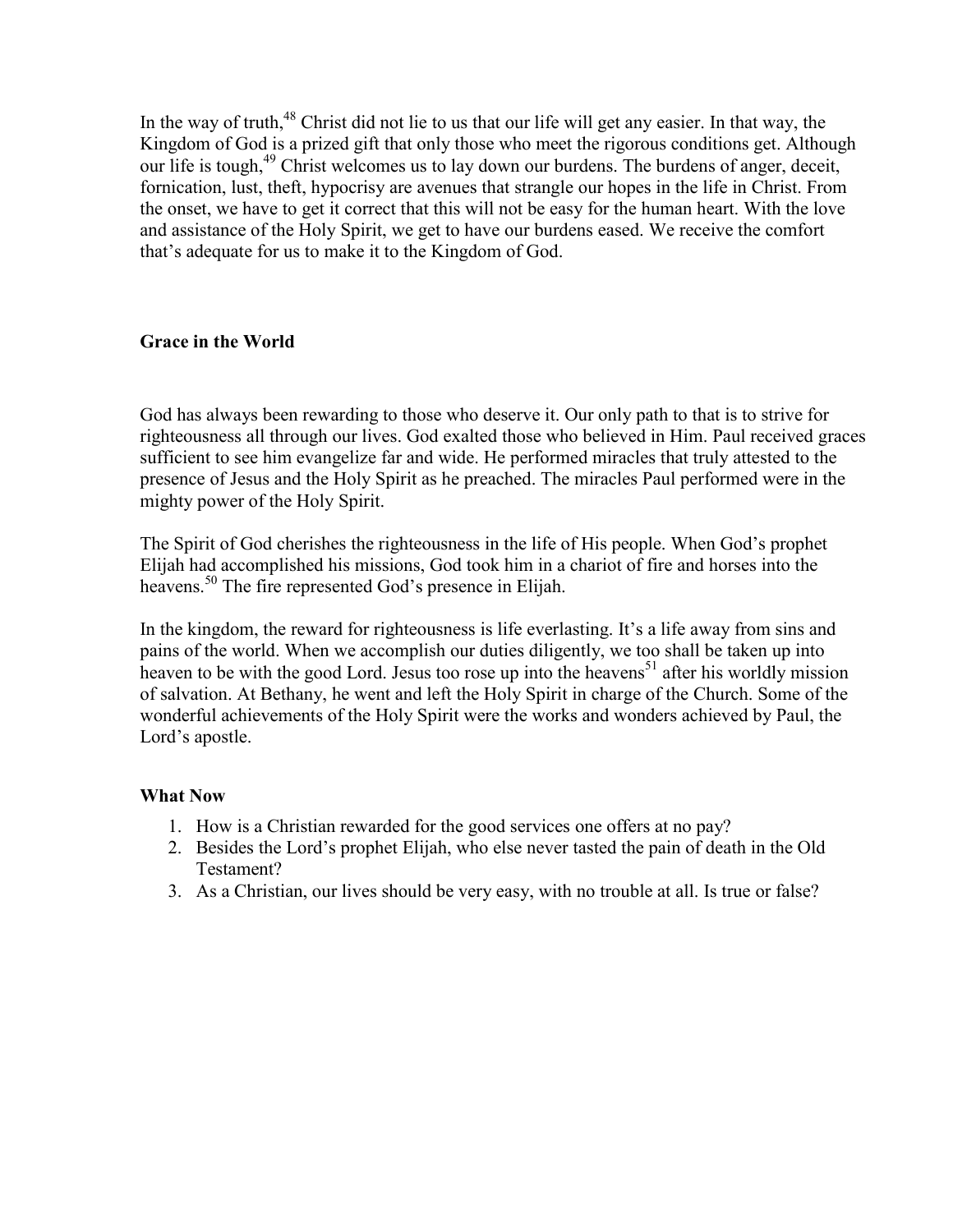# Sermon 8 Everything to Preach out Christ



8. Quote

# When in doubt, choose change.

# Lily Leung

#### **Power Truth**

For it is better to suffer for doing good, if suffering should be God's will, than to suffer for doing evil.

1 Peter 3:17 NRSV

### **Trouble in the Text**

The changes that we meet on the course of our Christian faith are inevitable. We have to accept change. Paul accepted the transformation from a persecutor to a new being, in Christ. The new Paul is a healer, preacher, and a wonderfully wise counselor of the church all throughout its history. Paul did much with the strength of God. After being anointed, Paul took on huge tasks of evangelization. If he were to rely on human powers, most probably he wouldn't have gone too far. But with God, he achieved much as a person and for the entire church for the sake of Christ.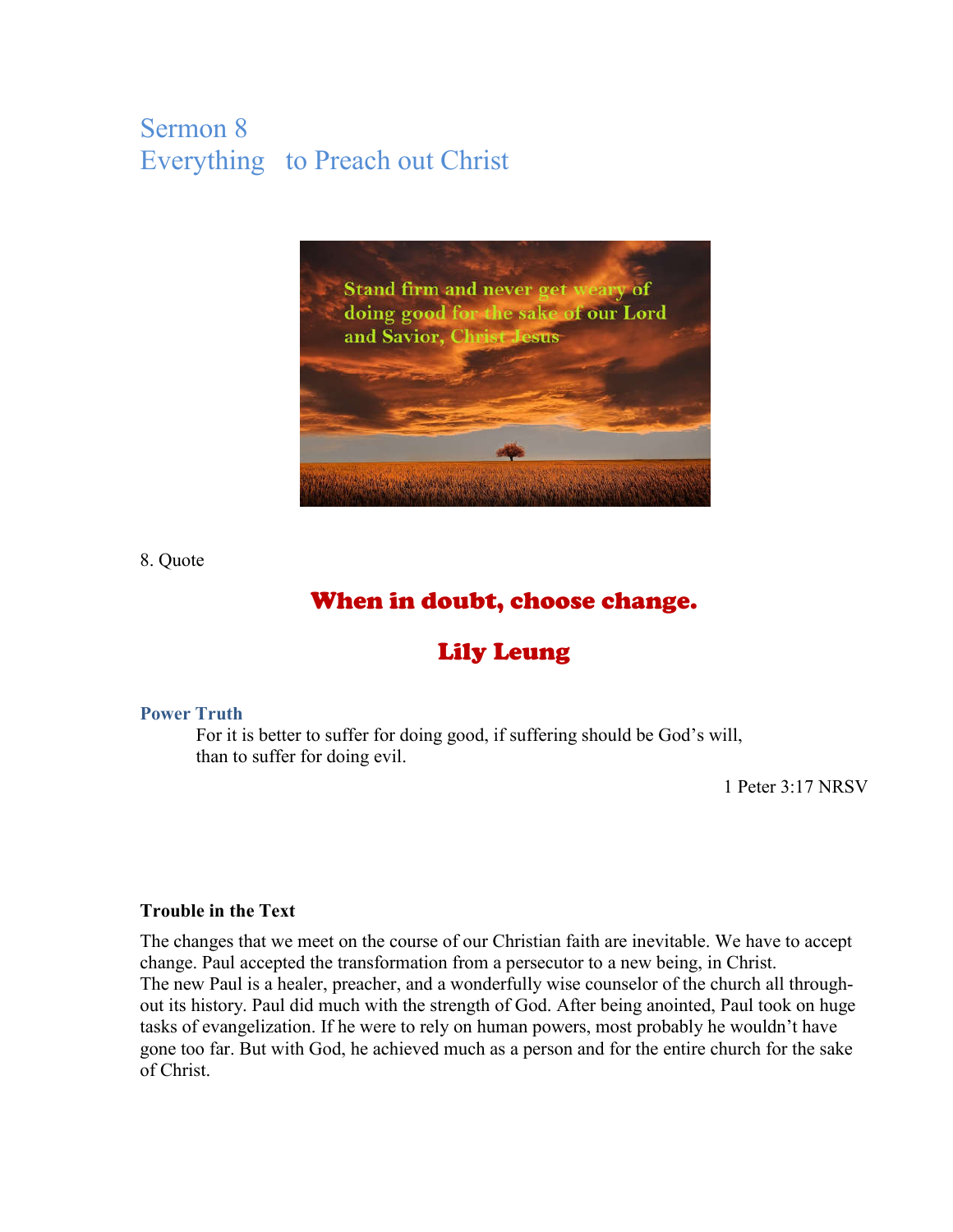#### **Trouble in the World**

A Christian should be very careful when approaching sufferings in life. As Jesus laid for us his ultimate example, it was not easy but he persevered. We need to be resilient. In Psalms<sup>52</sup>, God is closest to the suffering. When tribulations hit, let us offer prayers, thanksgiving, and fasting.<sup>53</sup> Let the world remain alien to our ways with God. If you remain close to God in prayer, the evil one doesn't discern your moves, lest you shout loudest in your prayers.

### **Grace in the Word**

One spice we must enrich our faith with is joy. The joy is a perpetual knowledge that Christ is Emanuel, God with us.<sup>54</sup> We redeem that joy when we offer our prayers and thanks to God. When we believe, it doesn't mean life will be simpler. Let us not lie to our hearts that life will get easier. But the assurance from Jesus keeps us sailing, even in the hardest of storms.

Paul took over numerous challenges as a carrier of good news. He walked and sailed to extreme distances for the sake of shredding the good news. Paul preached from experience, from forgiveness, healing, imprisonment, and greater disasters which he survived with God's precious graces.

In Paul, God found a ready heart in faith and wonderful instructions. Paul was a treasure that God admired and protected in course of his missions. Paul lived at Gods providence in all his missions. That reminds us to make our requests<sup>55</sup> in communion with God. The kingdom of God is full of His graces and in His wisdom, let us not expose ourselves. Jesus counseled that all our fasting should be joyful<sup>56</sup> and not gloomy. God in silence knows the desires of our hearts. If we wear gloomy faces, we shout to others silently. When we keep it a secret, God will be exalted in the joys we radiate in the glory from that silence.

### **Grace in the World**

One keen establishment that Paul was passionate about was a firm church. The true worship of Christ is only through a harmonious church. In Paul, that desire was to fulfill and earn respect for Christ. The church is a holy place, and in special ways we congregate there for the glory of God. So, the holy places and people commissioned to be there are to be held with esteem. The church and the ministers offer a linkage to God through the Holy Spirit.

In 2 Kings,<sup>57</sup> when Elijah had just been taken up to heaven, a group of boys jeered at Elisha for he had a bald head, and he was not happy with that. In any case, it's lack of respect for young people to mock older people. Elisha called out a curse and beasts mauled the boys. That shows the vengeance with which God protects His ministers. Their office is high, both at the church and even in God's award of responsibilities.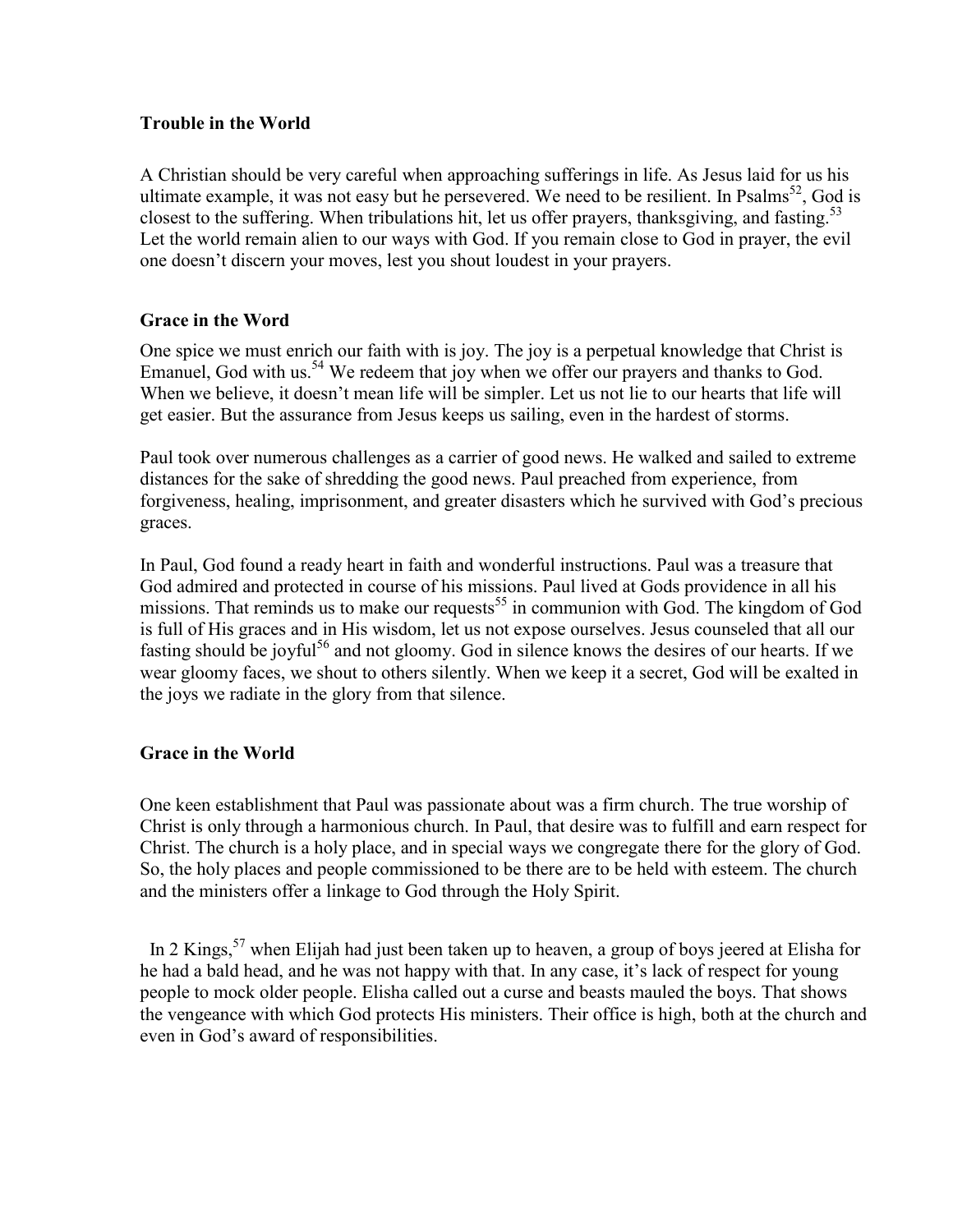In a special way, Paul cautioned against discord in the church.<sup>58</sup> A perfect unity of minds and thoughts is a key component in the worship of Christ. For Christ acknowledged that whenever two or more gather in his name, there amongst them he is. But above all that was a call to walk in light and pureness.<sup>59</sup> When we live in truth, we are bound with each other as true followers of Jesus who offers purification through forgiveness of our sins.

- 1. Why did Jesus hold on to suffering after being crucified until death?
- 2. Which is the best way to worship God? Is it as a church or as a separate group within a church?
- 3. Why did Christ acknowledge that whenever two or three people congregate in his name, he is there?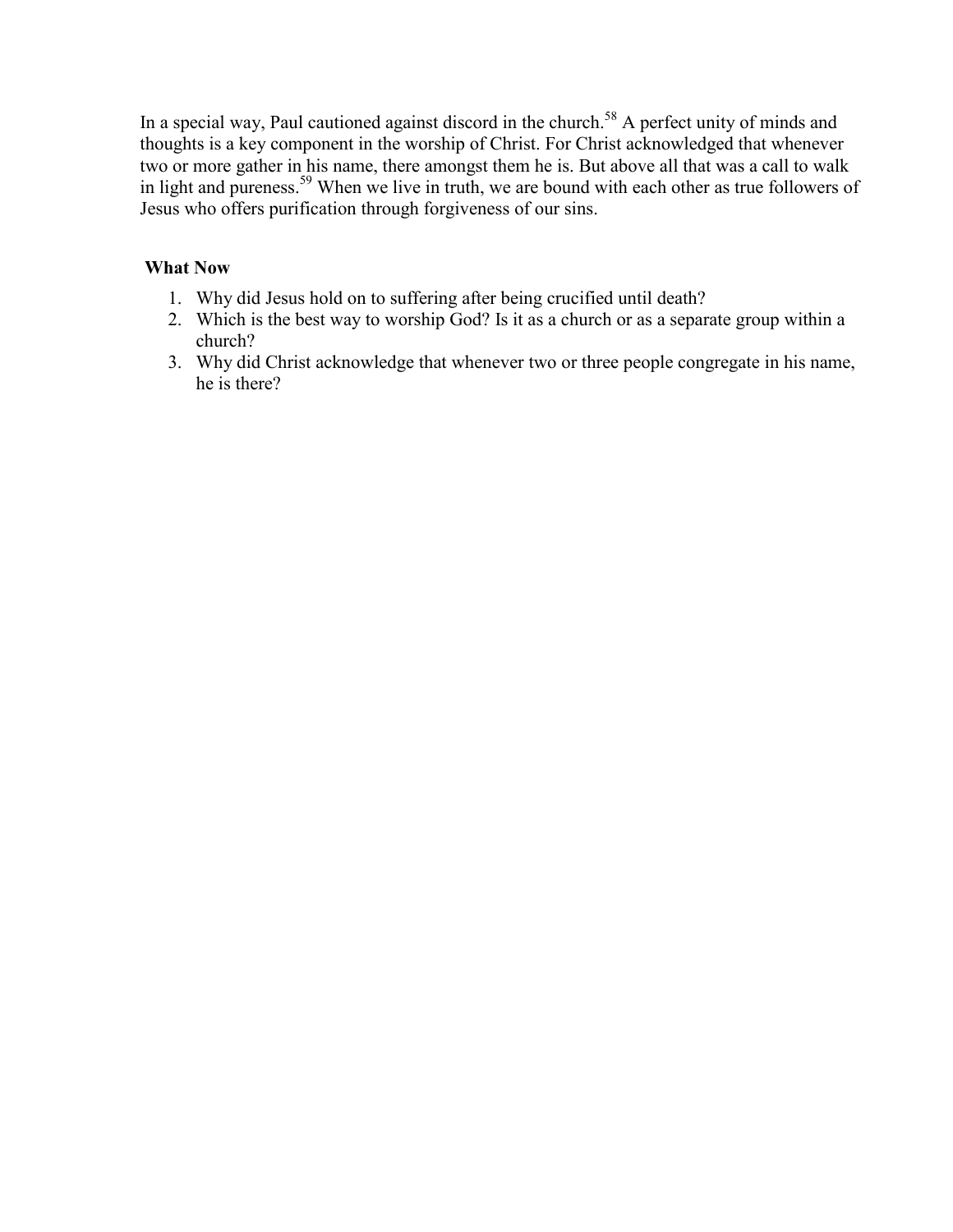# Sermon 9 Christ struggled and Died for Our Salvation



9. Quote

# Change is inevitable. Change is constant.

# Benjamin Disraeli

### **Power Truth**

For to this you have been called, because Christ also suffered for you, leaving you an example, so that you should follow in his steps.

1 Peter 2:21 NRSV

### **Trouble in the Text**

In our life, nothing comes easy. We have to put in the efforts to achieve the best. For us to change from sin to finding favor in Gods eyes is a struggle with sin. We must have that faith in God. Christ himself had to struggle to earn salvation for us. He encourages us by way of a leading example<sup>60</sup> here on earth, we will find tribulations but we must remain steadfast in faith through those storms. He overcame the world and we must not fall short of that too**.**

**Trouble in the World**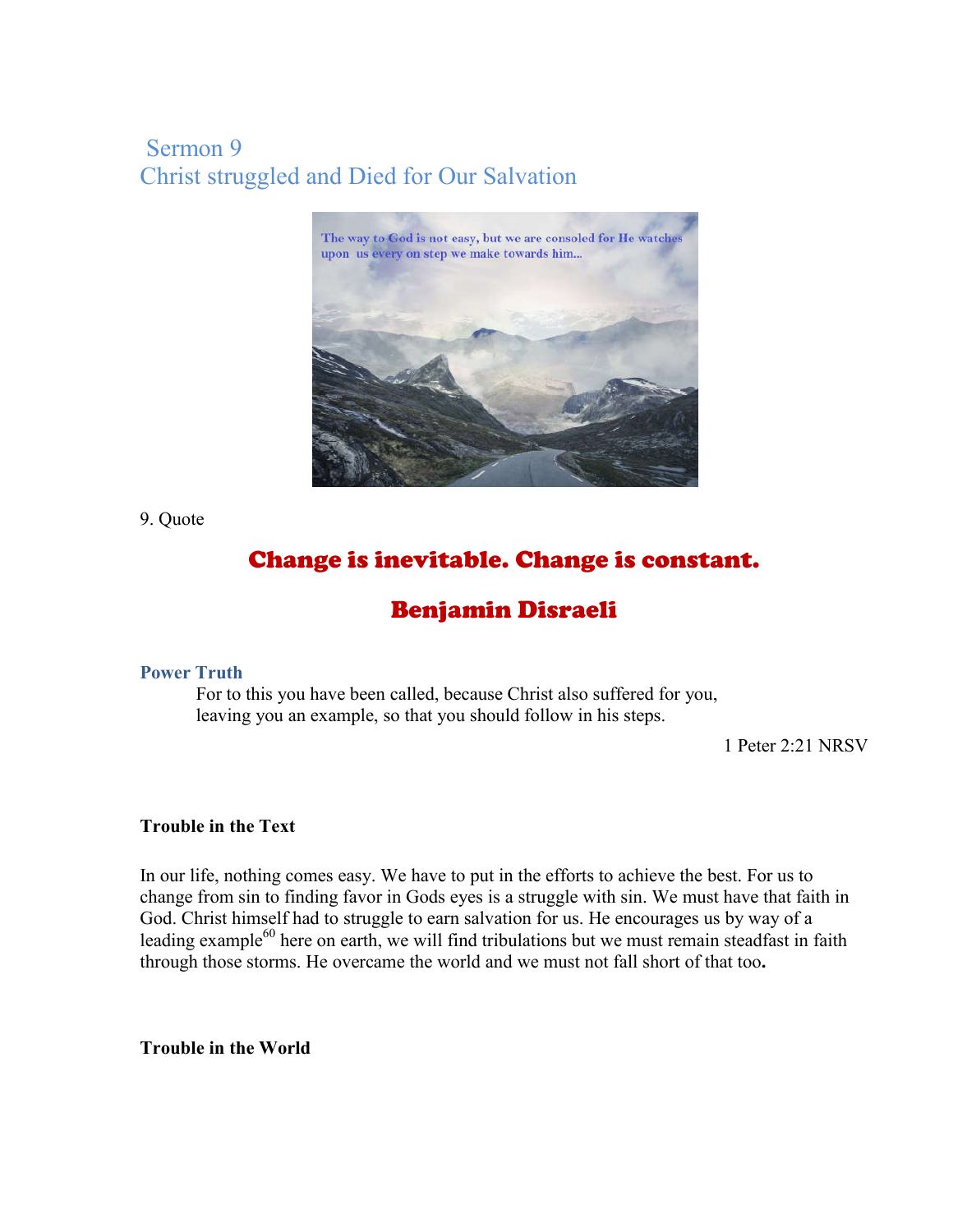One rule that emerges in Christian living is that of caring and minding for others. There are very many avenues to remain with fellow Christians. We can contribute money or material things. But of critical importance too we can offer counsel and prayer. Philippians 2:4 encourages our indulgence into the care of others. While Galatians<sup>61</sup> binds us to bear the burdens of others in the fulfillment of Christ's laws. When we take the burdens of others, we assist them to find the face of Christ in life. Such acts glorify Christ and that strengthens our communion with him. When we take care of others in hunger, thirst and nakedness, we take care of Christ<sup>62</sup> through that.

### **Grace in the Word**

Christ laid for us an ultimate example in life in crucifixion, death, and resurrection. He bore on to the suffering even though as a Son of God he did not deserve it. Christ offered his blood as a sacrifice for our sins. This was unique as he laid out his very own life. Our role is to follow closely to the path set out by Christ. We are not first in that path, for he went ahead of us to follow and find salvation in his ways.

In Matthew, <sup>63</sup> Jesus put forth a way of choice for his disciples to follow him upon will. Any one following Christ must be ready to take up their cross and walk with him. Paul was a good follower. He transformed from a sinner, carried his cross and followed Christ's will to have him evangelize across nations. At deep connections with Christ, we can discern his will for us, through the Holy Spirit. Discerning his will is key factor. As Paul did, he attained great milestones when he walked in the path of Gods will for him.

Jesus is the teacher and Lord<sup>64</sup>. Christ wore many hats at a go, so we must too. Christ was a healer, counselor, comforter, and caregiver. So, the duty to Christ's call is a huge task, lightened by the Holy Spirit.

#### **Grace in the World**

Our earthly life has times for all occasions. <sup>65</sup> All these occasions are within Gods calendar of events. There are times to be born and depart from this world. It is wise for a Christian to be aware of this calendar and explore it for the best of our relations with Christ. When Christ passed on, he attained a new existence at the right hand of God the Father. At our own individual times we too will transition and follow in his path, to life in Gods Kingdom. For us we can only forever remain ready for transition to the Kingdom. The fear of death for Christians has no foundation<sup>66</sup>. Paul finds no loss in death and in life, for Christ had blessed his works and found his glory through the work of Paul.

Paul is full of courage in his new life in Christ. He speaks fearlessly even in the face of death as a human being. He knew it very well that his crown of life everlasting was ready for him<sup>67</sup>. The reward accorded to Paul is so precious that Jesus referred to them as things that cannot be taken from both Him and God the Father alike.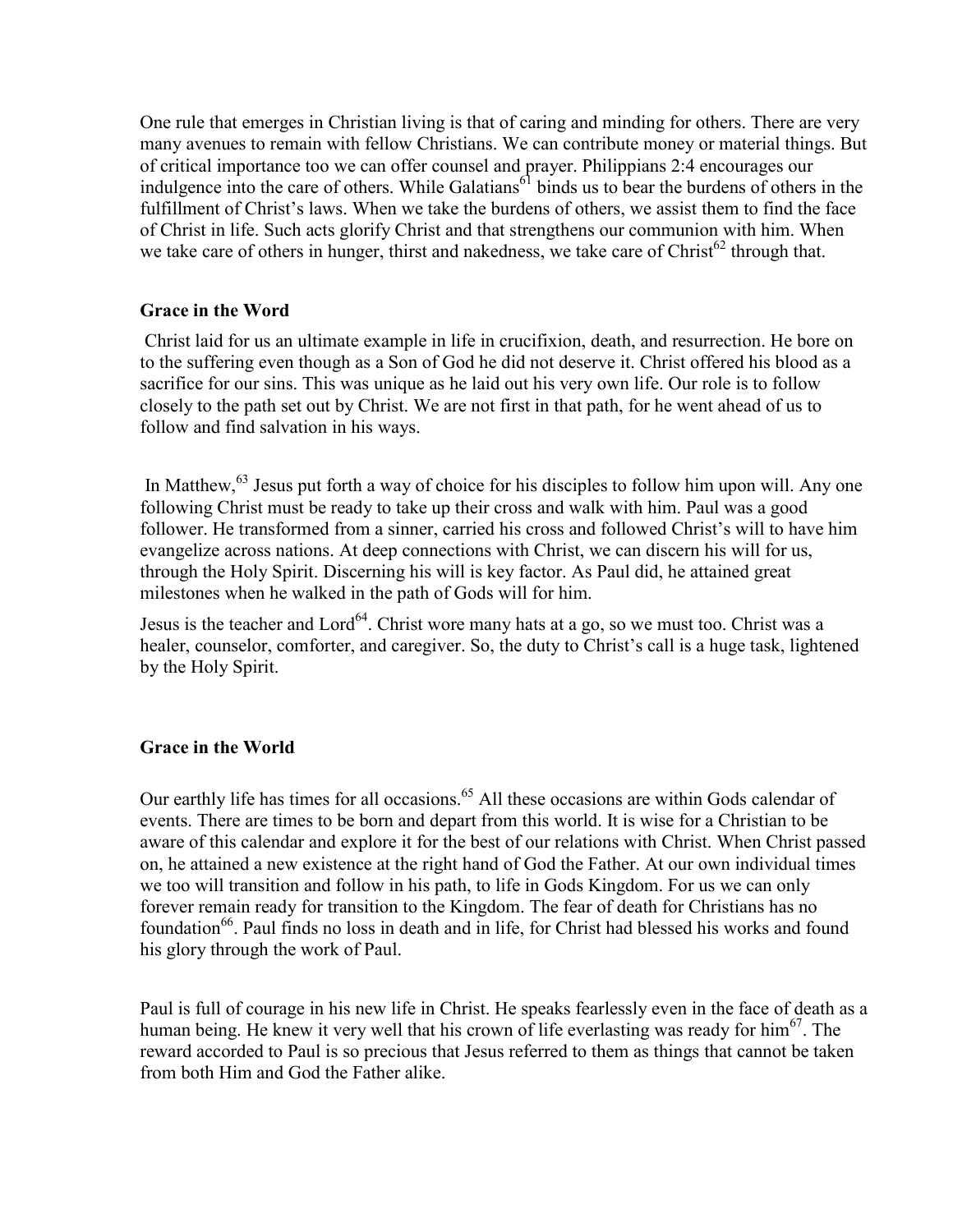God fulfills his promises for the willing. The willingness comes in the change of life like Paul did. Paul did not care what the Romans would say or do to him. What mattered was his new call to serve his Lord and savior Jesus Christ. The challenging transition for Paul<sup>68</sup> made one turning point and he never looked back at his sinful past. If there was something that consummated Paul from then was his wish to visit, counsel and comfort his converts across the nations. Although he did not have much, at least he wrote to the Churches in Corinth, Ephesus, Galatia, Rome, and Philippi, amongst others.

- 1. Why is salvation never an easy path?
- 2. Paul was a persecutor, a murderer. Why did Christ forgive him?
- 3. Why was the Lord's apostle Paul a fearless preacher?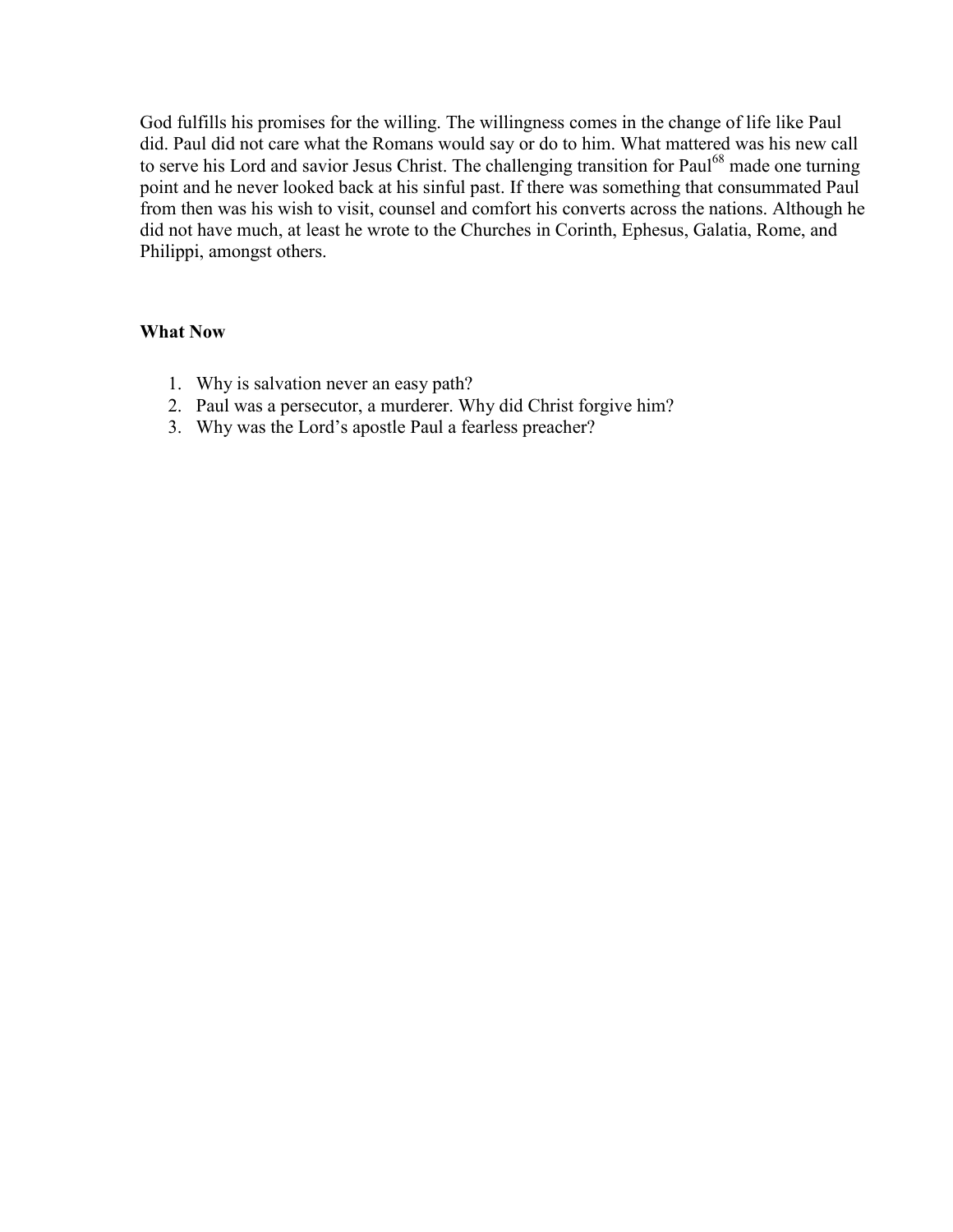Acts 9:17 Galatians 3: 1-18 Mark 3:28-30 Matthew 19:26 Luke 19:1-10 Genesis 19 Mathew 9:36 Proverbs 16:3 Luke 14:28 Acts:23 10-11 Isaiah 41:10 Mathew 28:10 1Tomothy 2 -4 Mathew 26:39 Hebrews 3:15 Genesis 3:17-18 Mathew 3:3 <sup>18</sup> Matthew 18:18<br><sup>19</sup> Revelation 1:8 Luke 22:40 2 Peter 3:9 Ecclesiastes 3:1 Ecclesiastes 9:8 Luke 16:15 Hebrews 13:8 Isaiah 43:19 Luke 23:39-43 John 13:34 1 Peter 1:16 2 Timothy 3:7 1 Corinthians 6:19-20 Exodus 34.6-7 Luke 23:43 Luke 23:39-43 Matthew 20:9 John 14:6 Mathew 24:26-27 1 John 4:5 Matthew 6:19-21 Matthew 6:19-21 Matthew 18:21–35 Acts 1:8 2 Timothy 4:7 John 10:27 1Timothy 6:10 Matthew 23:25 Proverbs 9:10 Matthew 7:13 Matthew 11:28-30 2 Kings 2:11 Luke 24:50-53 Psalms 34:18 Mathew 4:23-25